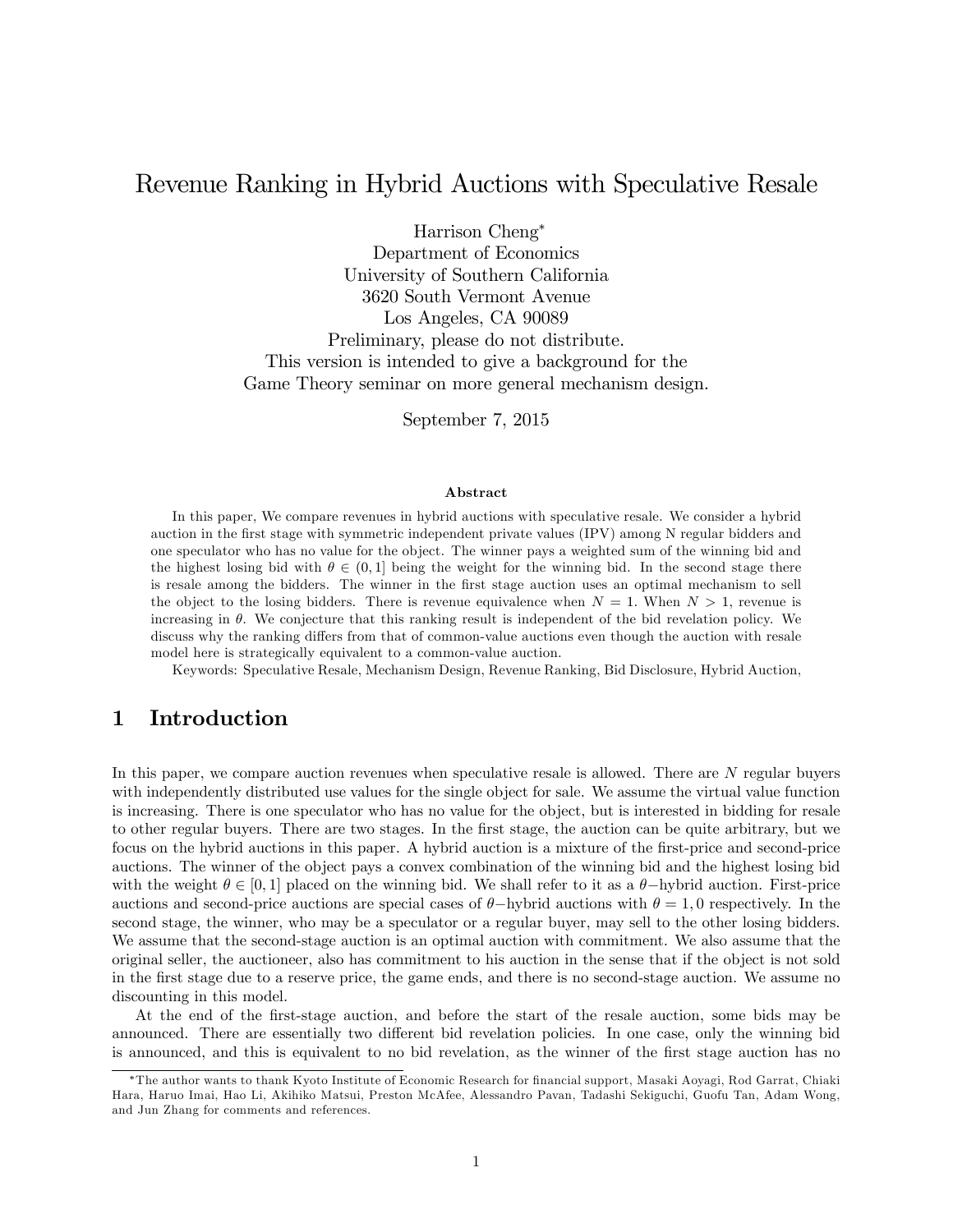new information, and the optimal mechanism outcome at the resale stage is the same whether the winning bid is known by the losing bidders or not. We refer to this case as no bid revelation. In the second case, both the winning bid and the highest losing bid is announced. The revelation of all other lower bids have no impact on the resale outcome due to the independence assumption on use values. Hence, we shall refer to this case as full bid revelation. In a hybrid auction with  $\theta < 1$ , we face a full bid revelation case. The winner of the first-stage auction knows the highest winning and losing bids from the payment he makes. The losing bidder with the highest losing bid also knows both bids before the start of the resale stage. It makes no difference whether they are announced or not. The knowledge may allow the winner to extract all the surplus from the losing bidder with the highest use value when his bidding strategy is strictly increasing. Knowing this, the regular buyers may need to use mixed strategies to hide their true values. There may not exist a pure strategy equilibrium. Therefore we need to consider mixed strategy equilibria in the case of full bid revelation. In this paper, we focus on the no bid revelation case for two reasons. First it is easier to understand the intuition of our results with the pure strategy equilibrium. Second, the equilibrium revenue of the auction with no bid revelation can be replicated by an auction with full bid revelation, using the ideas in Lebrun (2010). We conjecture that the equilibrium revenue is independent of the bid revelation policy, as the full bid revelation induces the regular buyers to adopt a strategy to hide their values so that the revenue is the same as if there is no bid revelation.

In this framework of hybrid auctions with speculative resale, the revenue equivalence theorem no longer holds. This is not unexpected, as we have asymmetry between the speculator and the regular buyers. We show that the first-price auction yields the highest revenue among all  $\theta > 0$  for any given reserve price  $\rho$ . The equilibrium and revenue ranking for second-price or Vickrey auctions (when  $\theta = 0$ ) is treated elsewhere in Cheng  $(2015 a,b)$  and there is no difference in the revenue ranking result.

To establish this result, we take the following steps: (1) We show that the speculator makes zero profit in an equilibrium; (2) We establish a revenue formula in our model based on the virtual value concept of Myerson (1981). This extension makes use of the holding probabilities of the regular buyers. The holding probability of a buyer is the probability that the object ends in the hand of the person at the end of the game; (3) We show that regular buyers bid lower in equilibrium, and have lower holding probabilities when  $\theta$  is higher; (4) From the revenue formula, we show that the lower holding probability of the regular buyers (thus higher holding probability of the speculator) leads to higher revenue.

In the first-step, the main intuition is related to the zero profit property in Bertrand competition. In the classical Bertrand competition by Örms or sellers, any positive proÖt is driven away by slightly lower prices from the rival buyers. In our case, we are dealing with buyers' competition through bids. Any positive profit is driven away by slightly higher bids from competing buyers. This is more complicated to show than the classical result, and is done in Cheng and Tan (2014) for first-price auctions. The proof applies to hybrid auctions with  $\theta > 0$ .

In the second step, the formula we establish allows us to compute the total expected payments by the regular buyers in both stages of the auction. This includes payments to the auctioneer as well as the speculator. Since the speculator makes zero profit, the payments to the speculator end up in the hand of the auctioneer. Hence the total payment is the same as the auction revenue. Hence the holding probability of the speculator is not needed for the revenue formula.

In the third step, the intuition behind the result is that the first-price auction demands the highest payment (being the highest bid) after winning, and hence regular buyers respond by submitting the lowest bids. If there is no speculator, the revenue equivalence theorem implies that the effect from higher payment cancels the effect from lower bids, and there is no difference in revenue. When there is an active speculator in equilibrium, and  $N > 1$ , the revenue equivalence no longer holds. With lower bids from regular buyers in first-price auctions, the speculator makes the same revenue from resale while paying less after winning the first-stage auction with lower bids. Hence the higher profit opportunity induces the speculator to win more often. We can show that the holding probability of the regular buyers of any value  $v$  in first-price auctions is the lowest. In the Önal step, we show that this stochastic dominance property implies that the revenue is the highest when it is a first-price auction. When  $N > 1$ , we show that the revenue is strictly increasing in  $\theta$ . When  $N = 1$ , we have revenue equivalence, and the revenue is independent of  $\theta$ . It can be shown that the holding probability of a regular buyer is independent of  $\theta$ .

Note that when  $\theta = 1$  (i.e. the first-price auctions), the speculator has the highest holding probability, and the auction outcome is the least efficient among all  $\theta > 0$ , but has the highest revenue. The revenue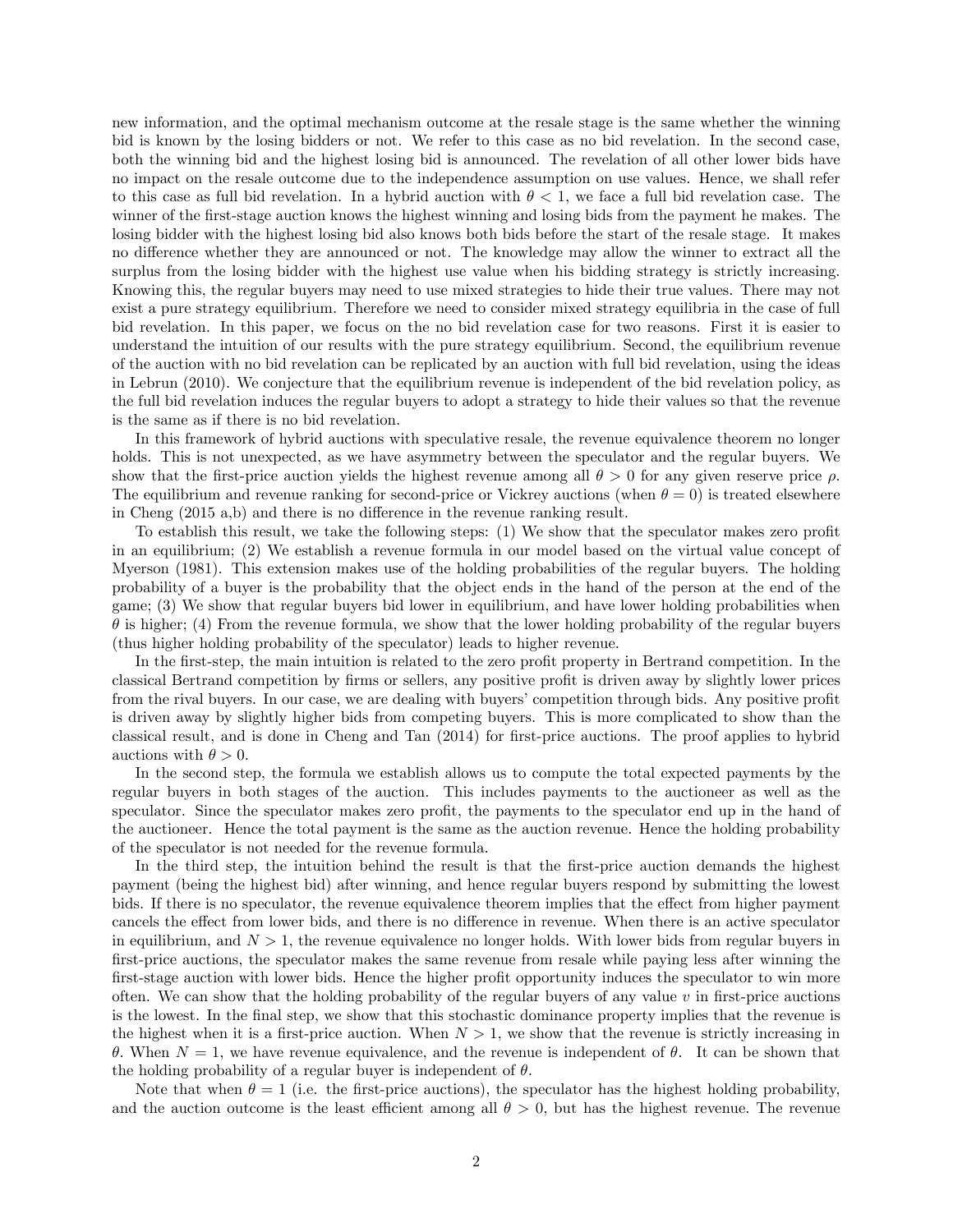ranking result reflects the well-known trade-off between revenue and efficiency.

Although our focus is on revenue comparisons, it is still important to establish certain results in the equilibrium bidding behavior. For  $\theta > 0$ , bidding behavior in  $\theta$ -hybrid auctions with speculative resale is similar to that in first-price auctions with resale, which has been examined, and characterized in Cheng and Tan (2014). For more detailed understanding about the equilibrium bidding strategy, we refer to that article. Here we only adopt the tools there for the analysis of hybrid auctions and establish important equilibrium properties related to the ranking results. Cheng and Tan (2014) also studied the optimal auctions in this framework. However, the result here is not about optimal auctions, but rather the comparison of different auctions given a reserve price.

Although the equilibrium with no bid revelation for hybrid auctions may involve impractical assumptions, it is theoretically sound and possible to implement in principle. First, the resale auction does not require the winner of the first stage auction to know the winning price to pay. Second, the winning price can be announced after the end of the resale auction. Third, the buyers can commit to a pricing strategy in the resale auction (mapping the winning bid to a reserve price) in the beginning. This leads to the same outcome of the model. Fourth, the winning price can be randomly simulated so that the winner pays the simulated price rather than the actual highest losing bid without affecting the equilibrium outcome of the model.

When there are two asymmetric buyers in an auction with resale, one weak, one strong, it has been shown by Hafalir and Krishna (2008) that first-price auction yields higher revenue than the truthful bidding equilibrium in the second-price auction with no reserve price  $(\rho = 0)$ . In a two-bidder framework, Cheng and Tan (2010) have provided rather extensive analysis of the revenue ranking result in the setting of weak-strong pair of buyers.

Although we allow only one speculator, the auction revenue does not change when we have more speculators. Hence our result remains the same when there are many speculators. We also expect the first-price auction to be the dominant auction format when compared with other more general auctions.

It can be shown that the bidding behavior in our model is equivalent to that of a closely related common value auction. This observation seems to bring up an interesting question. We know that for common value auctions, the truthful bidding equilibrium in the second-price auction yields higher revenue than the firstprice auction equilibrium due to bid revelation (the Linkage Principle). There are two reasons why the result is different here. First, our model starts with private values, and we have argued how the bid revelation has no effect on the revenue ranking result. The associated common value auctions are endogenously determined, and we are dealing with different common values when  $\theta$  varies. Hence it is not surprising that we have different results in our setting.

Section two describes the model, and provides preliminary results needed for equilibrium analysis. Section three gives the equilibrium strategies when the speculator is absent or inactive. Section four deals with the equilibrium bidding of a regular buyer when a speculator is actively bidding. Section five gives the ranking result. Full equilibrium analysis is only given for pure strategies under no bid revelation in Section six.

# 2 Model and Preliminaries

We describe the model of hybrid auction with resale and speculation in section 2.1. Then we give explicit expressions of the payoffs for symmetric strategies in section 2.2. We will describe the supermodularity property for symmetric strategies in section 2.3.

### 2.1 Hybrid Auctions with Resale and Speculation

There are N regular symmetric buyers (referred to with a male pronoun) and one speculator<sup>1</sup> (referred to with a female pronoun) bidding for one object sold by the auctioneer (sometimes called the original seller to distinguish from the seller in the resale market). Regular buyers have use value for the object, but the

<sup>&</sup>lt;sup>1</sup>An earlier version allows several speculators. The speculators can be combined into one with no change in the outcome of the equilibrium or the behavior of the regular buyers. For simplicity of exposition, we have only one speculator with no loss of generality in our result.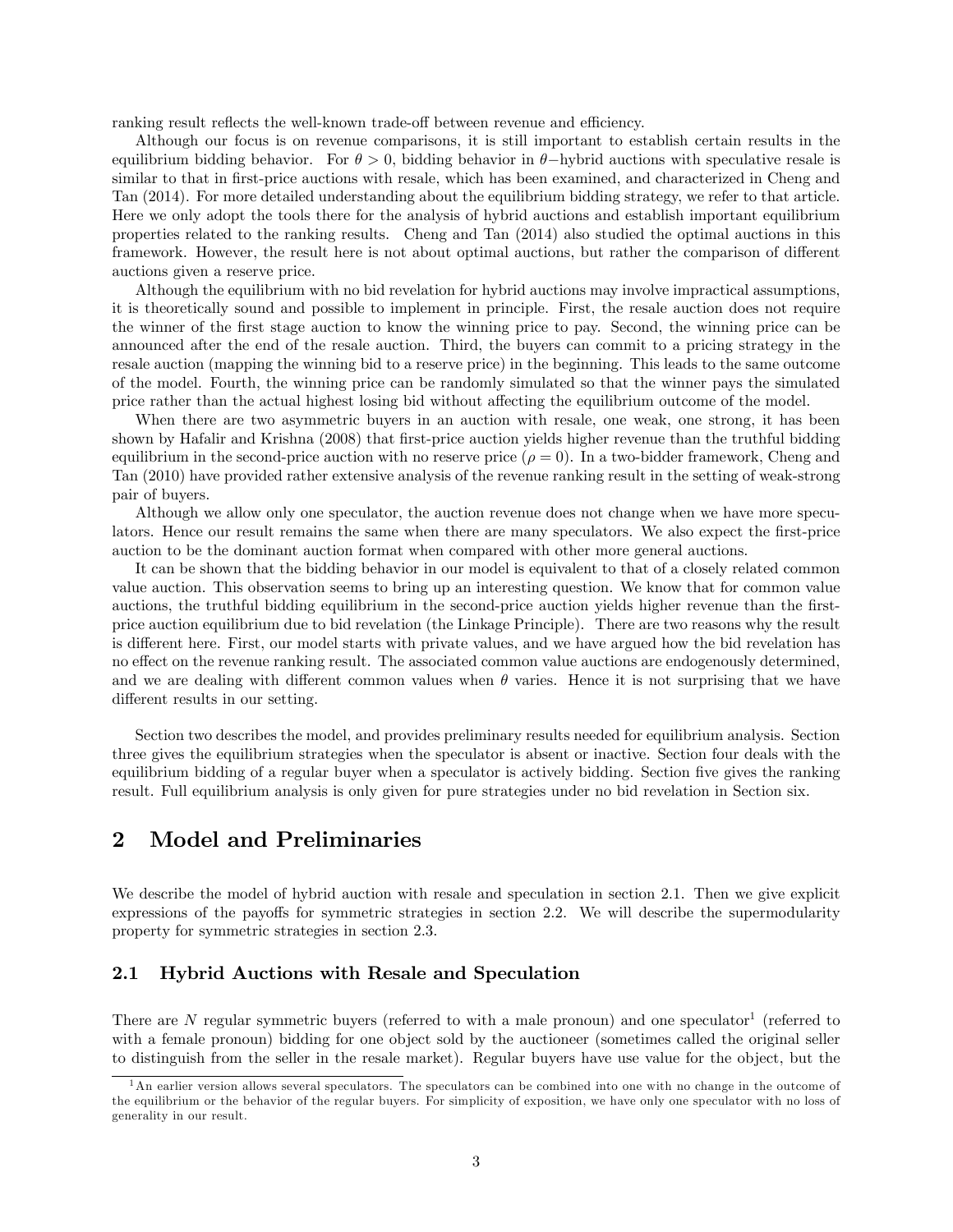speculator has no use value for the object and participates in the auction only for resale. A regular buyer has a use value distribution  $F(v)$  over  $[0, \beta]$ , which is assumed to be  $C^2$  smooth<sup>2</sup>. Let  $f(v)$  denote the density function of  $F(.)$ . We allow  $F(0) \geq 0$ , so that F may have an atom at 0. Note that a speculator is a bidder who has 0 use value for sure. A regular buyer may have 0 use value with a positive probability, but when it occurs, it does not make him a speculator. It is convenient to use the notation  $F(.\vert v) = \frac{F(.)}{F(v)}$  for the conditional distribution of  $F(.)$  if the use value has an upper bound v. The regular buyers are indexed by  $i = 1, 2, ..., N.$ 

We study  $\theta$ -hybrid auctions with resale and speculation<sup>3</sup>. It is a two-stage game. In the first stage, the auctioneer sets a reserve price  $\rho$  for the speculator and regular buyers. A bid b is called fictitious if  $b < \rho$  or  $b = 0$ . The highest bidder is the winner, and the winner pays

$$
\theta b + (1 - \theta)b^{(1)},
$$

where b is the winning bid, and  $b^{(1)}$  is the highest losing bid or  $\rho$  when the highest losing bid is below  $\rho$ .

A winner of the auction in the first stage may sell to the losers in the second stage when it is profitable. The seller in the resale stage chooses an optimal mechanism. By the revelation principle, we can assume that the resale mechanism is a modified second-price auction with optimally chosen reserve prices. At the end of the first-stage auction and before the beginning of the resale stage, the winning bid<sup>4</sup> (the highest bid) is announced. We will assume no discounting between the first stage and the second stage.

A bidding strategy of a regular buyer i is a random bid  $b_i = b_i(\tilde{v}, \tilde{\omega})$ . A regular buyer with use value v uses random bid  $b_i(v, \tilde{\omega})$ , whose cumulative bid distribution function (c.d.f.) is denoted by  $G_i(v, \ldots)$ . We let  $H_i(.)$ ,  $i = 1, 2, ..., N$  be the c.d.f. (of the marginal bid distribution) of a regular buyer i in the first stage. By definition,  $H_i(.)$  is weakly increasing, continuous from the right. We assume  $H_i(.)$  is  $C^1$  smooth (or piecewise smooth) wherever it is continuous in  $[\rho, \beta]$ . There may be atoms for  $H_i(.)$  so that a bid at  $\rho$ or above may have positive probability of being used by buyer i. Let  $\phi_i(b)$  denote  $\max\{v :$  the support of  $G_i(v,.) \leq b$ . The speculator uses a mixed strategy of bidding, represented by a c.d.f.  $H(b)$ . We allow  $H(.)$ to be degenerate at 0, or have an atom at fictitious as well as non-fictitious bids. By definition,  $H(b)$  is weakly increasing, and continuous from the right. The speculator may become inactive over some interval, and  $H(b)$  is a constant over such an interval. The support of  $H(b)$  may not be connected. Let  $\bar{b}_i, \bar{b}_i$  be the maximum and minimum of the support of the bid distribution of regular buyer i above  $\rho$ , respectively. Let  $b_s$ be the minimum non-fictitious bid of the speculator if she is active in equilibrium. Let  $b_{0s}$  be the minimum non-fictitious bid of the speculator if she is active in equilibrium. Let  $b_{0s}$  be the minimum bid of the support of  $H(.)$ .

The winner of the first-stage auction, i.e. the seller in the resale auction, will revise his or her belief about the losers' value distributions in the resale stage after observing all the bids submitted. When the speculator or buyer i wins the first-stage auction with a bid b, and the observed bid is  $b_j$  for buyer j, the updated belief of the winner regarding the value distribution of a losing regular bidder j is  $G_i(.\vert b_i)$  which has a support bounded above by  $\phi_j(b_j)$ . A losing bidder also updates his belief about the winner i as  $G_i(.|b)$ . Updating of belief of a losing bidder regarding other losing buyers is not needed when the winner uses an optimal auction in the resale stage as he just bids truthfully during resale. Such revision of beliefs is common knowledge as all bids are public information. The game in the resale auction is well-known, and we can summarize the result of the resale auction by a profit function, so that we can focus on the first-stage bidding behavior anticipating the optimal resale outcome in the second stage.

 $^2$ We can allow  $F(.)$  to be piecewise  $C^2$  smooth. This is a more natural framework for the analysis, as the equilibrium strategy in general is a maximum of two smooth functions. A typical example of a piecewise  $C^2$  smooth function is the maximum or minimum of two smooth  $C^2$  functions. Formally a function is called piecewise  $C^2$  smooth if (i) it is  $C^2$  except at a countable closed set  $D$ , (ii) At a point in  $D$ , the left and right derivatives (up to the second order) exist and are continuous from the right and left respectively.

<sup>&</sup>lt;sup>3</sup>Haile (2000,2001,2003) did the pioneering works on auctions with resale. However, in his models, resale arises out of new information. Our models are fashioned along the lines of Hafalir and Krishna (2008), Garratt and Troger (2006), Cheng and Tan (2010) and Lebrun (2010), in which there is an incentive for resale due to asymmetry between buyers in the first stage auction. Second-price auctions with resale are studied in Pagnozzi (2007,2010), Garratt, Tröger, and Zheng (2009), Lebrun (2012).

<sup>&</sup>lt;sup>4</sup>For the second-price auction with  $N > 1$ , the model is studied separately elsewhere. For  $\theta \in (0,1)$ , the revelation of the highest losing bid may not allow any strictly increasing pure strategy equilibrium. Since the winner pays the expected second highest price, this payment can be generated stochastically, without informing the winner the actual second highest price. Another alternative is to assume that the resale trade is planned ahead of time without knowing the actual winning price.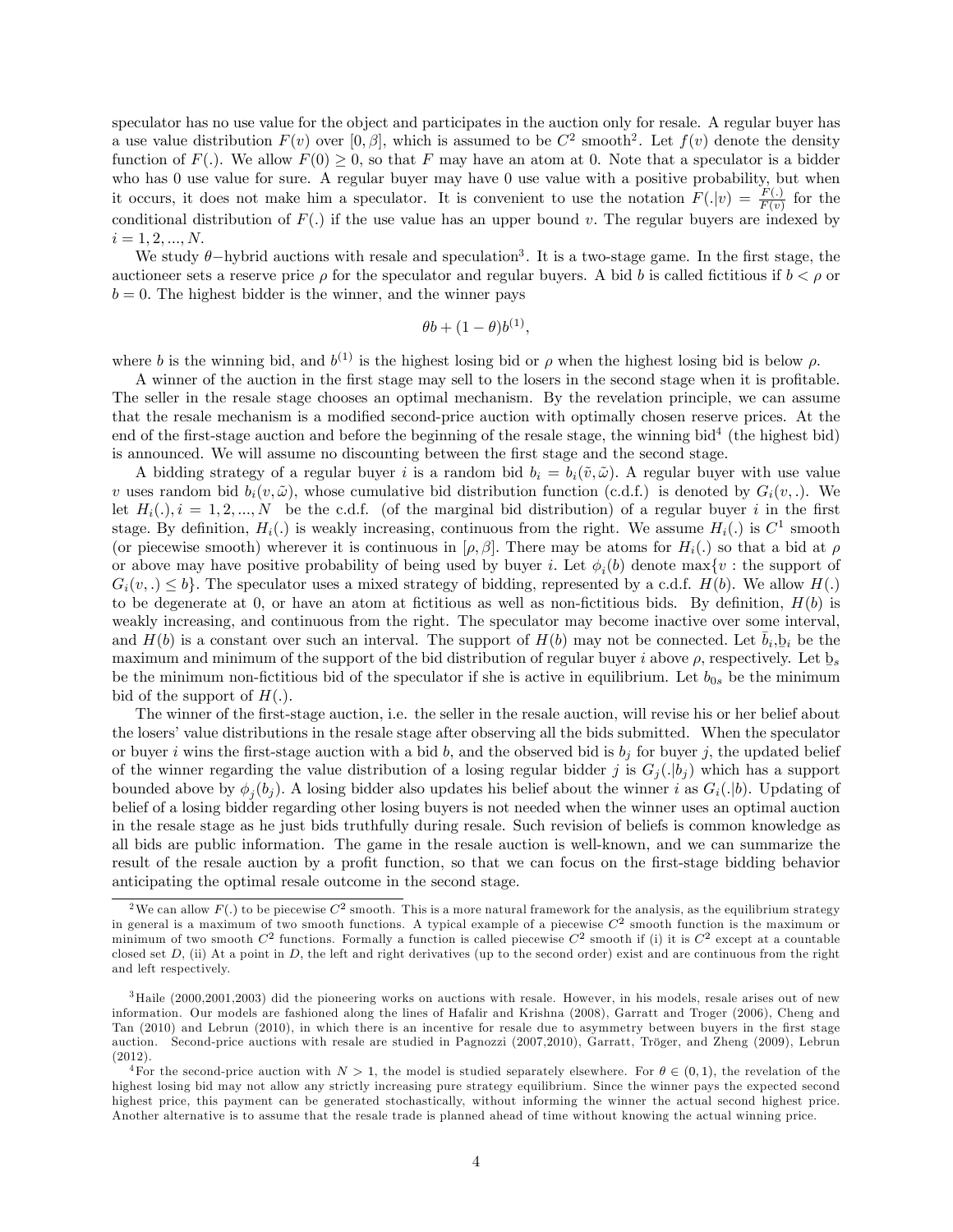To define an equilibrium strategy of the auction with resale, we shall focus on the bidding strategies in the first stage, taking the anticipated outcome of the second-stage as given. Let  $\sigma$  denote the strategy profile  $H(.)$ ,  $b_i(.,.)$ ,  $i = 1, 2, ...N$ , in the first stage. First consider the objective of the speculator's bidding behavior. If the speculator is the winner of the first-stage auction, the expected payment after winning at the bid  $b$ and observing the highest losing bid  $b_1$ , is

$$
x_s(b, b_1, \sigma_{-s}) = \theta b \prod_{i=1}^N H_i(b) + (1 - \theta) \max(b_1, \rho).
$$

and the (unconditional) expected payment is

$$
x_s(b, \sigma_{-s}) = \theta b \prod_{i=1}^{N} H_i(b) + (1 - \theta) E \max(b_1, \rho)
$$

with the expectation over the distribution of the highest losing bid. If only the winning bid is announced, we have

$$
x_s(b, \sigma_{-s}) = \theta b \prod_{i=1}^N H_i(b) + (1 - \theta) \int_0^b \max(\rho, y) d \left( \prod_{i=1}^N H_i(y) \right)
$$

The speculator has zero payoff during resale if she loses the first-stage auction. If she wins, let  $\pi_s(b, \sigma_{-s})$ denote the optimal (unconditional) expected revenue of the speculator during the resale stage. The speculator chooses  $b$  to maximize the overall expected profit

$$
u_s(b,\sigma)=\pi_s(b,\sigma_{-s})-x_s(b,\sigma_{-s}).
$$

Given  $\sigma$ , we say that b is an optimal bid for the speculator if b is an optimal solution of the above maximization problem. Since the speculator uses a mixed strategy, all bids in the support of the equilibrium bid distribution  $H(b)$  must yield the same payoff to the speculator.

Now we consider a regular buyer's objective function. When a regular buyer i with use value  $v_i$  wins the first-stage auction with the bid b, the expected payment with the highest losing bid  $b_1$  is

$$
x_i(b, b_1, \sigma_{-i}) = \theta b H(b) \prod_{j \neq i} H_j(b) + (1 - \theta) \max(b_1, \rho),
$$

and the (unconditional) expected payment for the object is

$$
x_i(b, \sigma_{-i}) = \theta b H(b) \prod_{j \neq i} H_j(b) + (1 - \theta) E \max(b_1, \rho).
$$

When only the winning bid is announced, we have

$$
x_i(b, \sigma_{-i}) = \theta b H(b) \prod_{j \neq i} H_j(b) + (1 - \theta) \int_0^b \max(\rho, y) d \left( H(b) \prod_{j \neq i} H_j(y) \right).
$$

Let

$$
\pi_{1i}(v_i, b, \sigma_{-i}) = v_i H(b) \prod_{j \neq i} H_j(b) - x_i(b, \sigma_{-i}).
$$

be his payoff in the first-stage auction. The updating of information is similar. Buyer  $i$  may sell the object to buyer j during the resale stage if  $\phi_j(b) > v_i$ . Let  $\pi_{wi}(v_i, b, \sigma_{-i})$  be his (unconditional) expected payoff in the resale market after winning.

If buyer *i* loses the auction, and the winner is the speculator or some regular buyer *j* with  $\phi_j(b) < v_i$ , buyer i may bid for the object and buy it from the winner during resale. Since the winner will use the winning bid and the bidding strategy of the losing buyer  $i$  in this case to update belief and determine the reserve price, the payoff of buyer  $i$  after losing the auction will depend not only on the strategy profile of the other buyers, but also on his own choice of the bidding strategy. When resale fails to materialize after a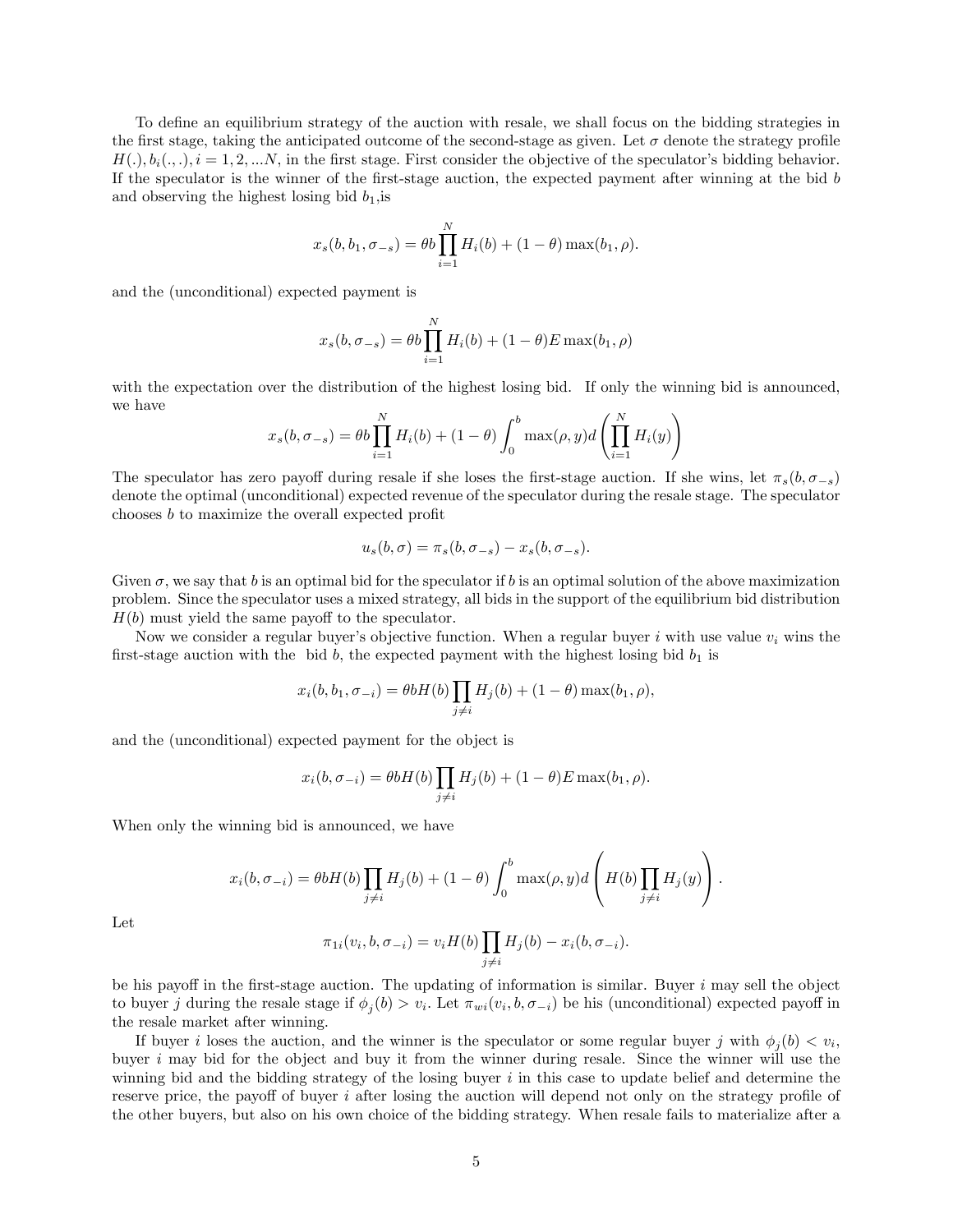winner wins the object in the first stage, the winner keeps the object. Let  $\pi_{li}(v_i, b, \sigma)$  be his (unconditional) expected payoff in the resale market after losing. Then the overall payoff from bidding  $b$  is

$$
u_i(v_i, b, \sigma) = \pi_{1i}(v_i, b, \sigma_{-i}) + \pi_{wi}(v_i, b, \sigma_{-i}) + \pi_{li}(v_i, b, \sigma).
$$
 (1)

When all regular buyers use the same bidding strategy, and only the winning bid is announced, more explicit formulas for the payoffs are given below. Buyer i chooses b to maximize  $u_i(v_i, b, \sigma)$  in (1). We say that b is an optimal or equilibrium bid for the regular buyer  $i$  with use value  $v_i$  if it is a solution to the maximization problem. We say that  $\sigma = (H(.), b_i(., .))$  is a perfect Bayesian equilibrium of the auction with resale if (i) for the speculator, any bid b in the support of  $H(.)$  is an optimal bid, (ii) for each regular buyer i with value  $v_i$ , any bid b in the support of  $G_i(v_i,.)$  is an optimal bid maximizing (1).

A perfect Bayesian equilibrium of the auction with resale should describe strategies in both stages of the game. For convenience, we shall abuse the language somewhat and refer to  $\sigma$  as a perfect Bayesian equilibrium. We say that the equilibrium has symmetry property if all regular buyers have the same bid distribution  $G(v,.)$  for all v.. When symmetry holds, the equilibrium strategy of a regular buyer will be denoted by one single bidding strategy: We say that the speculator is inactive in equilibrium if she submits fictitious bids for sure, otherwise we say that she is active in equilibrium. We take the convention that when the speculator is inactive in equilibrium, she bids 0 for sure (although bidding below  $\rho$  yields the same outcome). We also take the convention that regular buyers with  $v < \rho$  all bid 0.

### 2.2 Payoffs Under Symmetry

When the symmetry property holds, the resale auction by the speculator is a symmetric auction with a single reserve price. We will write down the detailed payoff expression in this case when the bidding strategy is a pure strategy and only the winning bid is announced. It is convenient for the presentation to assume that the virtual value is increasing, so that there is a unique optimal reserve price in the resale stage. Let

$$
J(x, w) = x - \frac{F(w) - F(x)}{f(x)}, 0 \le x \le w \le \beta.
$$

denote the conditional virtual value at x when the buyer value upper bound is w. If  $J(x,\beta)$  is strictly increasing in x, then  $J(x, w)$  is also strictly increasing for all w. If the seller has use value  $v_0$ , the optimal reserve price  $r(v_0, w)$  conditioned on the upper bound w is determined by the solution of the following equation in  $x$ 

$$
J(x, w) = v_0.
$$

We let  $v_0 = 0$  when the seller is the speculator. The increasing virtual value property of  $J(x, \beta)$  is made to insure the uniqueness of the optimal reserve price. When the seller is the speculator, we may also use the simpler notation  $r(w)$ , or  $r(v)$  when  $w = v$ . This optimal reserve price  $r(v)$  is independent of the number of buyers, and satisfies the following equation

$$
r(v)f(r(v)) + F(r(v)) = F(v).
$$
\n(2)

Note also that we have  $r(v) < v$  for all  $v > 0$ .

When a speculator sells to N regular buyers with the value distribution  $F(|v)$ , the optimal revenue, according to Myerson (1981), is given by

$$
B(v) = \int_{r(v)}^{v} J(x, v) dF^{N}(x|v) = \frac{N}{F^{N}(v)} \int_{r(v)}^{v} [xf(x) + F(x) - F(v]F^{N-1}(x)dx.
$$
 (3)

We shall call this the revenue function of the speculator. When  $N = 1$ , we have  $B(v) = r(v)(1 F(r(v))$  $F(v(v))$ ,  $B^t(v) = r(v)$ . The function  $B(.)$  is not defined at  $v = 0$ , but we can let  $B(0) = 0$ , which will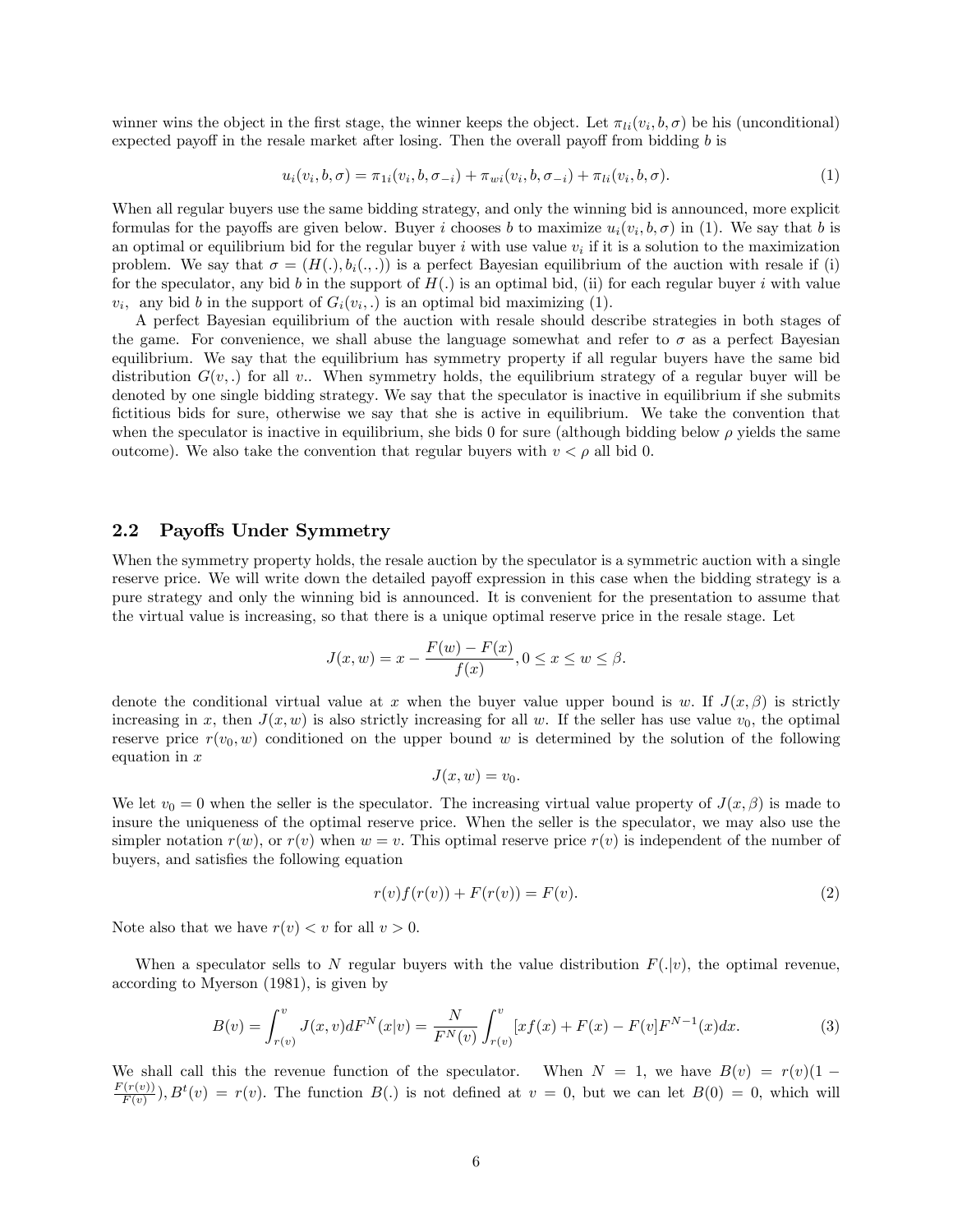make  $B(v)$  a continuous function over [0,  $\beta$ ]. A regular buyer with use value  $z \leq v$  contributes the following revenue in the optimal auction to the speculator

$$
b_{r(v)}(z) = z - \int_{r(v)}^{z} F^{N-1}(x|z) dx.
$$

Let

$$
B^{t}(v) = b_{r(v)}(v) = v - \int_{r(v)}^{v} F^{N-1}(x|v) dx.
$$

We have the following useful alternative formula, by the revenue equivalence theorem, for  $B(v)$ :

$$
B(v) = \int_0^v b_{r(v)}(x) dF^N(x|v) = \int_0^v B^t(x) dF^N(x|v).
$$
 (4)

The speculator's objective function for  $b \ge \rho$  is

$$
u_s(b,\phi) = \left[B(\phi(b)) - \theta b\right] F^N(\phi(b)) - (1 - \theta) \left[\rho F^N(\rho) + \int_{\rho}^b y dF^N(\phi(y))\right].
$$
\n(5)

Without the speculator and without resale,  $N > 1$ , the payoff function of a regular buyer can be written as

$$
u_0(v_i, b, \phi) = F^{N-1}(\phi(b))v_i - x_i(b, \phi).
$$
\n(6)

To write the explicit payoffs for a regular buyer when there is a speculator, we divide into two cases.

Case 1) (over bidding)  $v_i \leq \phi(b)$ .

In this case, when the regular buyer wins, he sets the optimal reserve price  $r(v_i, \phi(b))$ . The payoff is

$$
u_{1i}(v_i, b, \sigma) + \pi_{wi}(v_i, b, \sigma)
$$
  
=  $v_i H(b) F^{N-1}(\phi(b)) - x_i(b, \sigma_{-i}) + H(b) \int_{r(v_i, \phi(b))}^{\phi(b)} (J(x, \phi(b)) - v_i) dF^{N-1}(x|\phi(b)).$  (7)

When the buyer loses the auction, there is positive payoff after losing only if the speculator wins. When the speculator wins the first-stage auction with a bid  $y$ , the optimal reserve price set by her during resale is  $r(\phi(y))$ . Let

$$
\tilde{y}(v_i) = b(r^{-1}(v_i)), \text{ when } v_i < r(\beta),
$$
\n
$$
= \bar{b}_s, \text{ when } v_i \geq r(\beta).
$$

This is the highest winning bid of the speculator at which the buyer may buy from her during resale. Since  $r^{-1}(v_i) > v_i$ , when  $v_i \in (0, r(\beta))$ , we have  $\tilde{y}(v_i) > b(v_i)$  for all  $v_i \in (0, \beta)$ . When buyer i bids  $b \geq \tilde{y}(v_i)$ ,  $\pi_{li}(v_i, b, \sigma) = 0$  as any winner will set a reserve price above his use value. We have  $u_i(v_i, b, \sigma)$  given by (7). When  $b \in [b(v_i), \tilde{y}(v_i))$ , we have  $\pi_{li}(v_i, b, \sigma) = \pi_{lis}(v_i, b, \sigma)$ , given by

$$
\pi_{lis}(v_i, b, \sigma) = \int_b^{\tilde{y}(v_i)} \left( \int_{r(\phi(y))}^{v_i} F^{N-1}(x) dx \right) dH(y).
$$
\n(8)

Hence,  $u_i(v_i, b, \sigma)$  is given by the sum of (7) and (8).

Case 2) (under bidding)  $v_i > \phi(b)$ .

There is zero payoff from resale after winning the first-stage auction  $(\pi_{wi}(v_i, b, \sigma) = 0)$ , but there is payoff after losing. If  $N > 1$ , the winner of the first-stage auction may be a regular buyer. The winner believes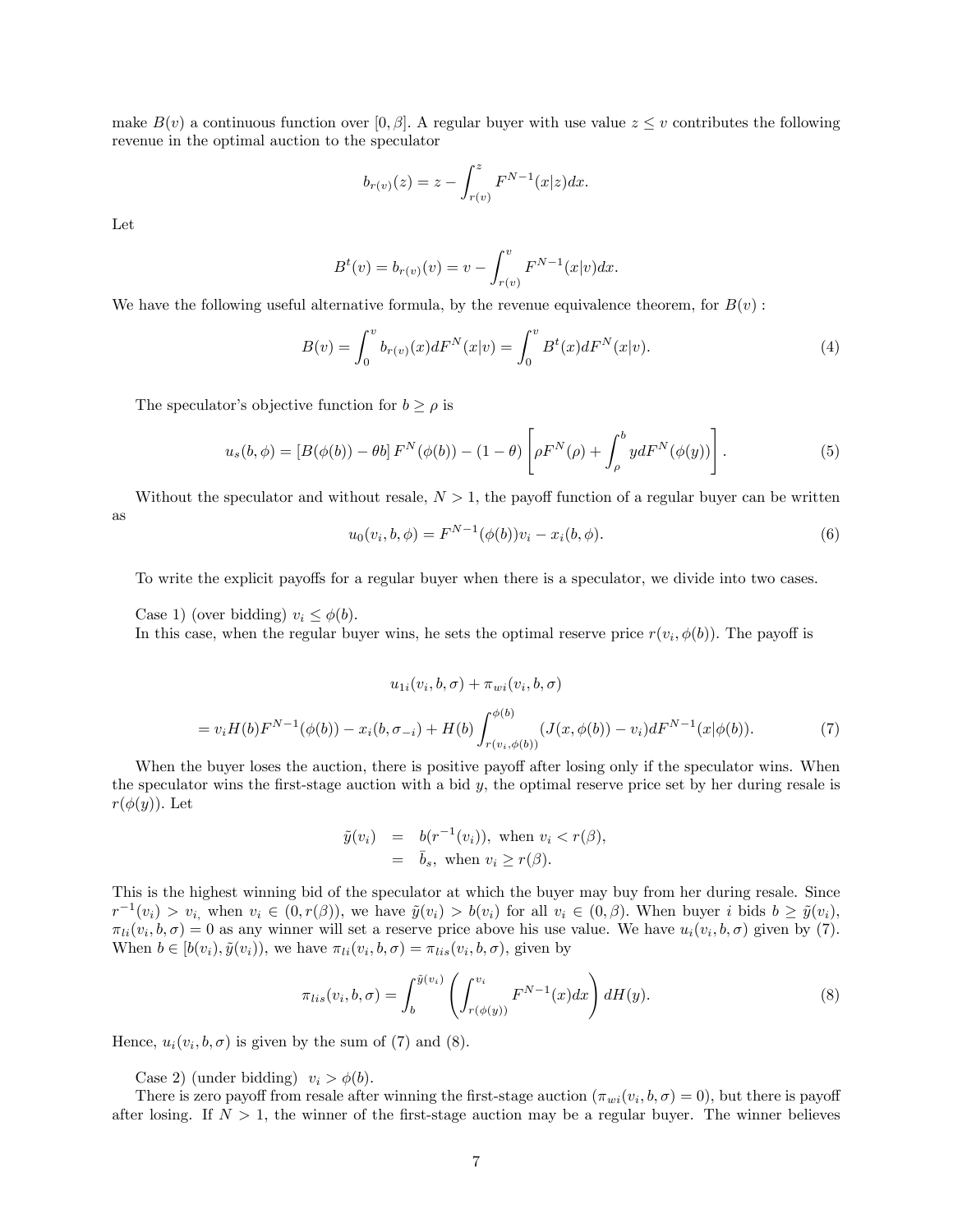that he has the highest value, and is indifferent between no resale or offering it for resale at the price equal to his own value. Hence the payoff after losing, then buying from a regular buyer, denoted by  $\pi_{li0}(v_i, b, \sigma)$ , is either zero, or given by

$$
\pi_{li0}(v_i, b, \sigma) = \int_b^{b(v_i)} (v_i - \phi(y)) H(y) dF^{N-1}(\phi(y)).
$$
\n(9)

If the regular buyer i deviates to a bid  $b_i < b_i(v_i)$ , and loses the auction to a speculator with the winning bid  $y > b$ , the speculator sets the optimal reserve price  $r(\phi(y))$  based on her updated belief. When  $y \in [b(v_i), \tilde{y}(v_i))$ , the payoff during resale buying from the speculator is given by

$$
\int_{b(v_i)}^{\tilde{y}(v_i)} \left( \int_{r(\phi(y))}^{v_i} F^{N-1}(x) dx \right) dH(y) \tag{10}
$$

When  $y \in (b, b(v_i))$ , the payoff of the regular buyer buying from the speculator during resale is

$$
\int_{b}^{b(v_i)} \left( (v - r(\phi(y))) F^{N-1}(r(\phi(y))) + \int_{r(\phi(y))}^{\phi(y)} (v - x) dF^{N-1}(x) \right) dH(y).
$$

From integration by parts, it can be written as

$$
\int_{b}^{b(v_i)} \left( (v - \phi(y)) F^{N-1}(\phi(y)) + \int_{r(\phi(y))}^{\phi(y)} F^{N-1}(x) dx \right) dH(y).
$$
\n(11)

The expected payoff after losing, then buying from a speculator, is the sum of  $(10)$  and  $(11)$  is given by

$$
\pi_{lis}(v_i, b, \sigma) = \int_b^{b(v_i)} (v - \phi(y)) F^{N-1}(\phi(y)) dH(y) + \int_b^{\tilde{y}(v_i)} \left( \int_{r(\phi(y))}^{\min(v_i, \phi(y))} F^{N-1}(x) dx \right) dH(y). \tag{12}
$$

Hence, we have

$$
\pi_{li}(v_i, b, \sigma) = \pi_{lis}(v_i, b, \sigma) + \pi_{li0}(v_i, b, \sigma).
$$
\n(13)

and the total payoff expression

$$
u_i(v_i, b, \sigma) = v_i H(b) F^{N-1}(\phi(b)) - x_i(b, \sigma_{-i}) + \pi_{li}(v_i, b, \sigma).
$$

### 2.3 Supermodularity Property

Let  $\frac{\partial}{\partial b_+}, \frac{\partial}{\partial b_-}$  denote the partial derivatives from the right, or left respectively. We say that the payoff function has the supermodularity property in the strong form at  $(v_i, b)$  if

$$
\frac{\partial}{\partial b_{+(-)}} \frac{\partial}{\partial v_i} u(v_i, b, \sigma) > 0.
$$
\n(14)

It has the supermodularity in the weak form at  $(v_i, b)$  if

$$
\frac{\partial}{\partial b_{+(-)}} \frac{\partial}{\partial v_i} u(v_i, b, \sigma) \ge 0.
$$
\n(15)

When there is no speculator, and no resale allowed, we have

$$
\frac{\partial}{\partial v_i}u_0(v_i, b, \phi) = F^{N-1}(\phi(b)).
$$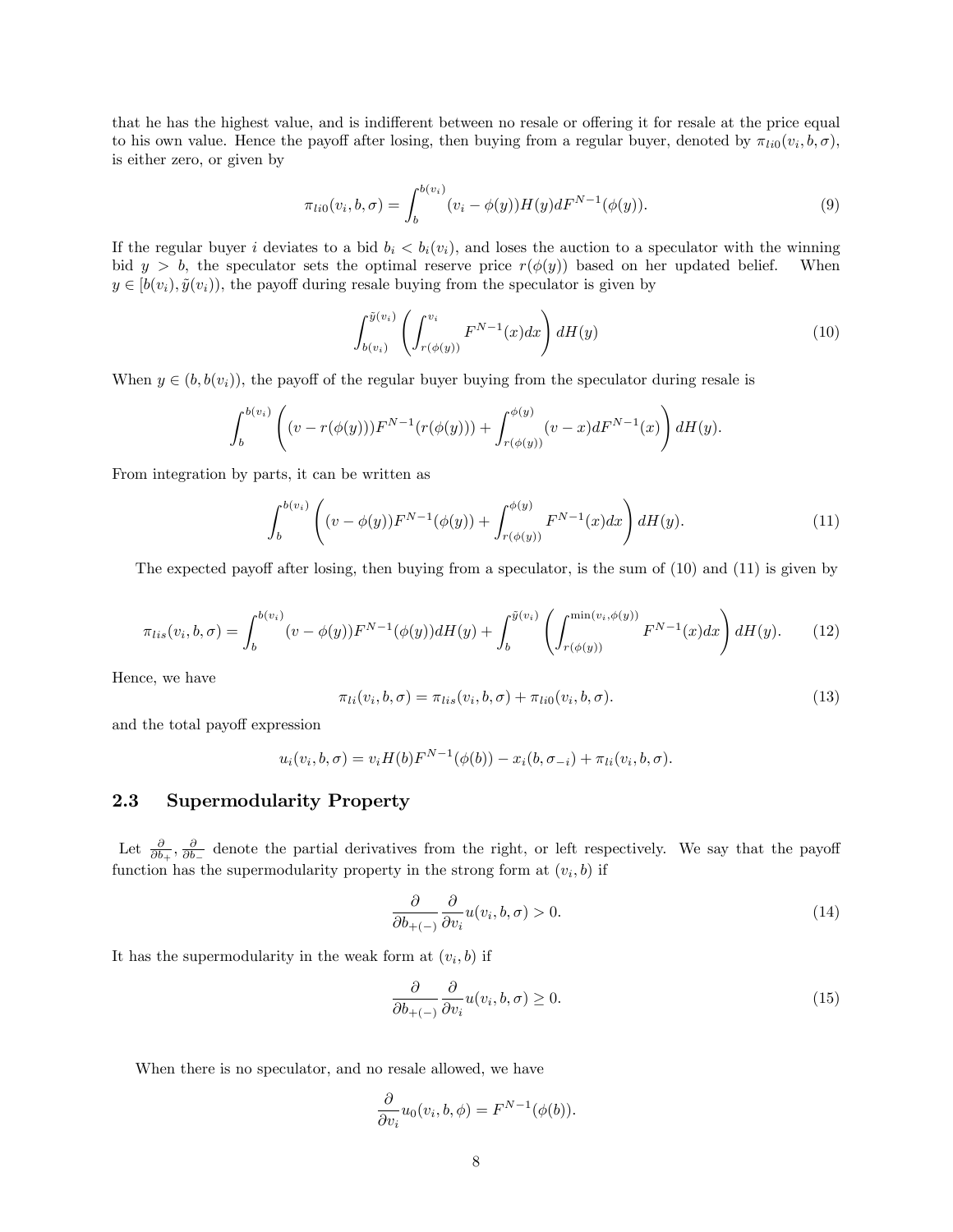Notice that  $\frac{\partial}{\partial v_i} u_0(v_i, b, \phi)$  is the winning probability of a regular buyer with value  $v_i$  bidding b, hence

$$
\frac{\partial}{\partial b} \frac{\partial}{\partial v_i} u(v_i, b, \sigma) = \frac{\partial}{\partial b} F^{N-1}(\phi(b)) > 0,
$$

and we have the supermodularity property in the strong form.

We can now prove the supermodularity property from Lemma 5. The proof is similar to the case of the first-price auction in Cheng and Tan  $(2014)$ .

**Theorem 1** If the regular buyers use the same increasing strategies, then the supermodularity property in the strong form (14) holds when  $H(b) > 0$ ,  $\beta > \phi(b) \ge v_i > \rho$ . Otherwise, the weak form (15) holds.

In the auction without speculator or resale, the supermodularity property always holds in the strong form. The above supermodularity property is a little weaker, but is sufficient for the first-order condition  $\frac{\partial}{\partial b}u(v_i, b, \sigma)|_{b=b(v_i)} = 0$  to yield the optimality property for the strategy  $b(v_i)$ .

### 3 Equilibrium with No Speculator

In this section, we consider first the case when there is no speculator, but resale is allowed. We will deal with the case of no bid revelation, and the regular buyers use pure bidding strategies. The hybrid auctions have a simple equilibrium strategy.

**Theorem 2** Let the first-stage auction be the  $\theta$ -hybrid auction and there is no speculator, and no resale. Let  $\rho < \beta$  be the reserve price and  $N > 1$ . Then the equilibrium is unique and is given by

$$
b_{\theta}^{*}(v) = v - \int_{\rho}^{v} F^{\frac{N-1}{\theta}}(x|v) dx = \int_{\rho}^{v} x dF^{\frac{N-1}{\theta}}(x|v).
$$
 (16)

The equilibrium strategy  $b^*_{\theta}(v)$  is strictly decreasing in  $\theta$  at all  $v > 0$ .

**Proof.** The first-order condition of an optimal bid is

$$
\frac{(N-1)f(\phi(b))}{F(\phi(b))}\phi'(b) = \frac{\theta}{\phi(b)-b},
$$
\n
$$
\frac{d}{db}\ln F^{\frac{N-1}{\theta}}(\phi(b)) = \frac{1}{\phi(b)-b},
$$
\n(17)

or

$$
\frac{d}{db}\ln F^{\frac{N-1}{\theta}}(\phi(b)) = \frac{1}{\phi(b)-b},
$$

and we get the unique solution (16) under the boundary condition  $\phi(\rho) = \rho$ .

It is convenient to write the first-order condition  $(17)$  in variable v, written as

$$
b'(v) = \frac{(N-1)f(v)}{\theta F(v)}(v - b(v))
$$
\n(18)

This is also the first-order condition in an interval in which the speculator is not active. The equilibrium strategy depends on both  $\rho$ ,  $\theta$ , and will be denoted by  $b^*_{\rho}(.), b^*_{\theta}(.),$  or depending on which variables need to be emphasized.

Under the symmetry assumption, we can easily show that the first-order condition without the speculator but allowing resale is the same as that of the model with no resale. Combine this with the supermodularity property, and we know that equilibrium must be unique in a model without a speculator but allowing resale.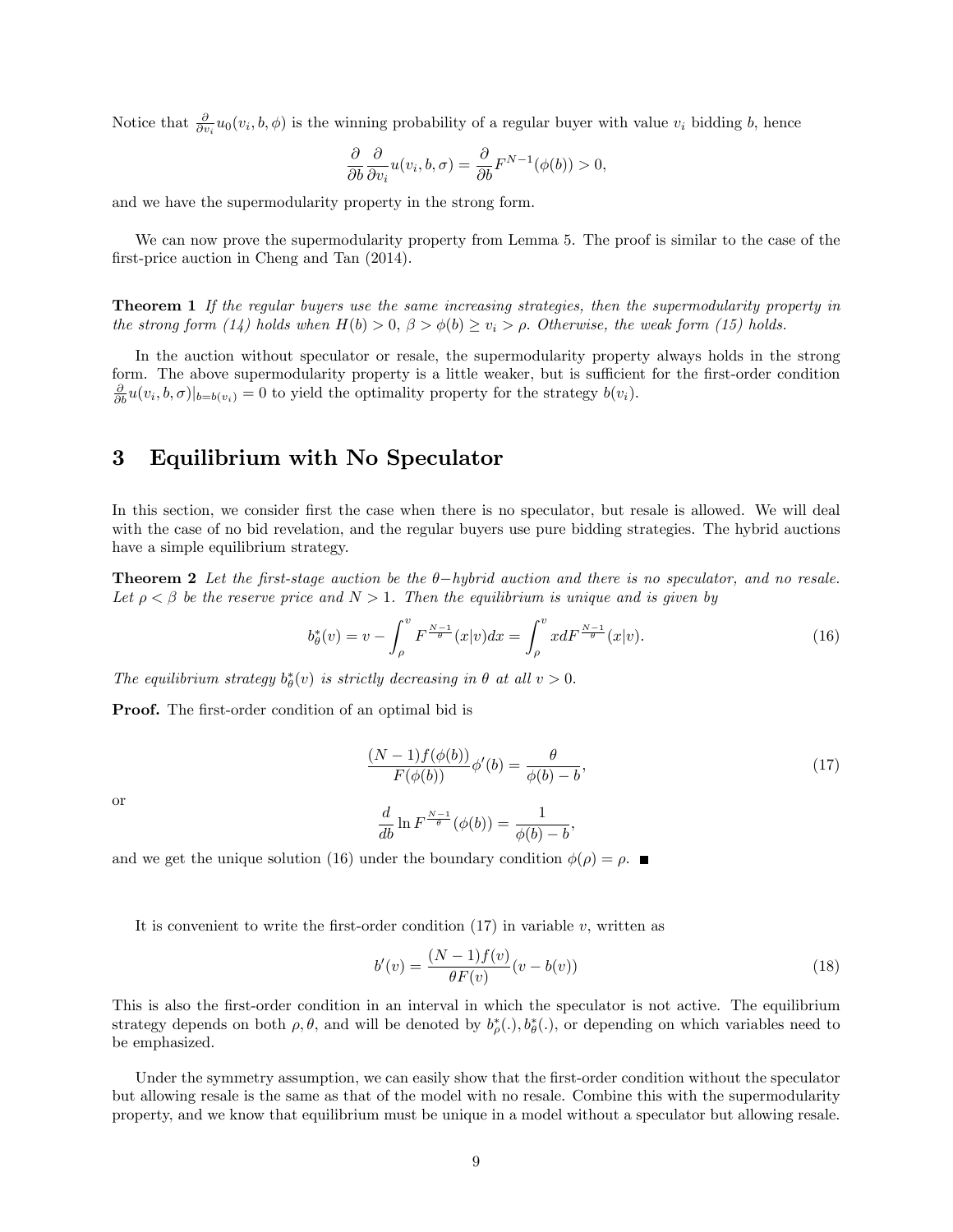Theorem 3 If there is no speculator, the symmetric equilibrium with resale is unique and is the same as the one without resale given by Theorem (2).

**Proof.** When resale is allowed, but there is no speculator (or  $H(0) = 1$ ), we can write the payoff of a regular

buyer i with value v bidding  $b, \phi(b) < v$ , as

$$
u_i(v, b, \phi) = u_{1i}(v, b, \phi) + \pi_{li0},
$$

and we have the first-order condition

$$
\frac{\partial}{\partial b}u_i(v, b, \phi)|_{b=b(v)} = \frac{\partial}{\partial b}u_{1i}(v, b, \phi)|_{b=b(v)} = 0.
$$
\n(19)

When  $\phi(b) \geq v$ , we have

$$
u(v, b, \phi) = u_{1i}(v, b, \phi) + \int_{r(v, \phi(b))}^{\phi(b)} (J(x, \phi(b)) - v) dF^{N-1}(x|\phi(b)),
$$

and we have the same first-order condition (19). Therefore if we allow resale with no speculator, the firstorder condition of an equilibrium is the same as that of a model with no speculator and no resale. From the supermodularity property in the Appendix, the equilibrium with resale is the same as the equilibrium without resale.  $\blacksquare$ 

Note that the equilibrium bidding strategy of a hybrid auction is decreasing in  $\theta$ . When  $\theta \to 0$ , we have  $b_{\theta}^{*}(v) \to v$ . Thus we have truthful bidding in second-price auctions. Although the buyers bid higher when  $\theta$ is lower, the expected payment after winning remains the same. This is the result of the revenue equivalence theorem. Therefore the revenue is independent of  $\theta$ .

# 4 Equilibrium Condition of the Speculator

Here we also deal with the case of no bid revelation, and the regular buyers use pure bidding strategies. This framework gives us a better understanding of how regular buyers bid with the presence of a actively bidding speculator.

Let  $\phi(.)$  be the inverse equilibrium strategy of the regular buyers. After winning the auction bidding b, the speculator sells to N regular buyers with the value distribution  $F(.|\phi(b))$  in the resale market. The speculator profit, given the regular buyer's inverse bidding strategy  $\phi(.)$ , can be written as

$$
u_s(b, \phi) = F^N(\phi(b))B(\phi(b)) - x_s(b, \phi).
$$

Equilibrium profit for the speculator bidding b in the support of the  $H(.)$  must be a constant independent of b. It has been shown that when the first-stage auction is a first-price auction, the speculator makes zero profit in equilibrium. The same proof for the first-price auction also applies to the  $\theta$ -hybrid auction,  $\theta > 0$ . See the proof in Cheng and Tan (2014). We state it as a lemma for easy reference.

**Lemma 1** In any symmetric equilibrium, the speculator makes zero expected profit, and  $H(b) > 0$  for all non-fictitous bid b.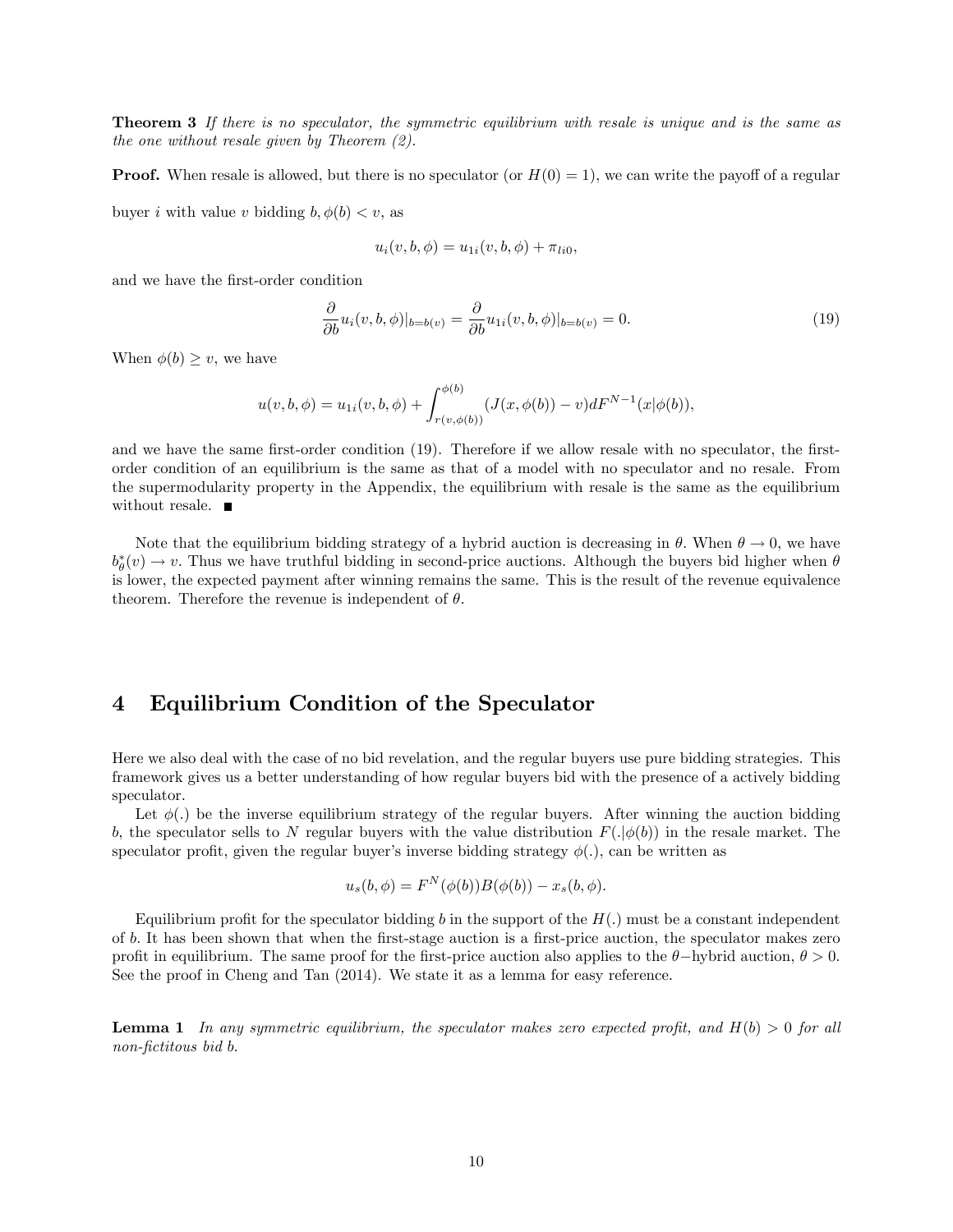When  $\theta > 0$ ,  $v \ge \rho$ ,  $v > 0$ , define

$$
B_{\theta}(v) = B(\rho)F^{\frac{N}{\theta}}(\rho|v) + \int_{\rho}^{v} B^{t}(x)dF^{\frac{N}{\theta}}(x|v) = B^{t}(v) - (B^{t}(\rho) - B(\rho))F^{\frac{N}{\theta}}(\rho|v) - \int_{\rho}^{v} F^{\frac{N}{\theta}}(x|v)dB^{t}(x).
$$

We have  $B_{\theta}(v) < B^{t}(v)$ , for all  $v > 0$ . The function  $B_{\theta}(v)$  is strictly decreasing in  $\theta$  at any  $v > 0$ . When  $\rho = 0$ , we let  $B_{\theta}(0) = 0$ , then  $B_{\theta}(v)$  is a continuous function on  $[0, \infty)$  for all  $\theta > 0$ , and  $B_{\theta}(v) = B(v)$ . The following lemma gives the derivative of the function  $B_{\theta}(v)$ . Note that  $B_{\theta}(.)$ ,  $\eta_{\theta}(.)$  depend on  $\rho$  as well.

Lemma 2 We have

$$
B'_{\theta}(v) = \frac{Nf(v)}{\theta F(v)} (B^t(v) - B_{\theta}(v)) > 0 \text{ at all } v > 0.
$$
 (20)

Proof. Since

$$
B_{\theta}(v) = \frac{1}{F^{\frac{N}{\theta}}(v)} \left[ B(\rho) F^{\frac{N}{\theta}}(\rho) + \int_{\rho}^{v} B^t(x) dF^{\frac{N}{\theta}}(x) \right],
$$

we have

$$
B_{\theta}(v) = \frac{Nf(v)}{\theta F(v)} B^t(v) - \frac{Nf(v)}{\theta F^{\frac{N}{\theta}+1}(v)} \left[ B(\rho) F^{\frac{N}{\theta}}(\rho) - \int_{\rho}^v F^{\frac{N}{\theta}}(x) dB^t(x) \right]
$$
  

$$
= \frac{Nf(v)}{\theta F(v)} \left( B^t(v) - B_{\theta}(v) \right). \tag{21}
$$

The main usefulness of the function  $B_{\theta}(.)$  is due to the following property. Let  $\eta_{\theta}(.)$  be the inverse function of  $B_{\theta}$ (.).

**Lemma 3** If the regular buyers use the bidding strategy  $B_{\theta}(.)$ , then a speculator bidding in the range of  $B_{\theta}(.)$ makes zero expected profit.

**Proof.** The expected profit of the speculator bidding  $b$  after winning is

$$
B(\eta_{\theta}(b)) - x_s(b, \eta_{\theta}) = B(\eta_{\theta}(b)) - \theta b - \frac{1 - \theta}{F^N(\eta_{\theta}(b))} \left[ B(\rho) F^N(\rho) + \int_{\rho}^b y dF^N(\eta_{\theta}(y)) \right]
$$
(22)

Change to the variable  $v = \eta_{\theta}(b)$ , we have the expression of the right-hand side of (22) in v:

$$
K(v) = B(v) - \theta B_{\theta}(v) - \frac{1 - \theta}{F^N(v)} \left[ B(\rho) F^N(\rho) + \int_{\rho}^v B_{\theta}(x) dF^N(x) \right].
$$
 (23)

We want to show that the expression in (22) is equal to 0. This is equivalent to showing  $K(v) = 0$  for all  $v \ge \rho$ . Taking the derivative of (23) with respect to v, we get

$$
K'(v) = B'(v) - \theta B'_{\theta}(v) - \frac{1-\theta}{F^N(v)} N F^{N-1}(v) f(v) B_{\theta}(v) + \frac{1-\theta}{F^{N+1}(v)} N f(v) \left[ \rho F^N(\rho) + \int_{\rho}^v B_{\theta}(x) dF^N(x) \right]
$$
  

$$
= \frac{Nf(v)}{F(v)} [B_{\theta}(v) - B(v)] - (1-\theta) \frac{Nf(v)}{F(v)} B_{\theta}(v) + \frac{Nf(v)}{F(v)} [B(v) - \theta B_{\theta}(v)]
$$
  

$$
= \frac{Nf(v)}{F(v)} [B_{\theta}(v) - B(v)] - \frac{Nf(v)}{F(v)} [B_{\theta}(v) - B(v)] = 0.
$$

Since  $K(\rho) = 0$ , we have  $K(v) = 0$  for all v. The proof is complete.

The following example illustrates the function  $B_{\theta}(v)$  for the case  $N = 1, F(v) = v, \rho = 0$ .

**Example 1** There is one speculator, one regular buyer with the use value distribution  $F(v) = v$ . Let  $\rho = 0$ . We have

$$
B_{\theta}(v) = \frac{1}{v^{1/\theta}} \int_0^v B^t(x) dx^{1/\theta},
$$

where  $B^t(v) = r(v) = \frac{v}{2}$ . Hence

$$
B_{\theta}(v) = \frac{v}{2(1+\theta)}.
$$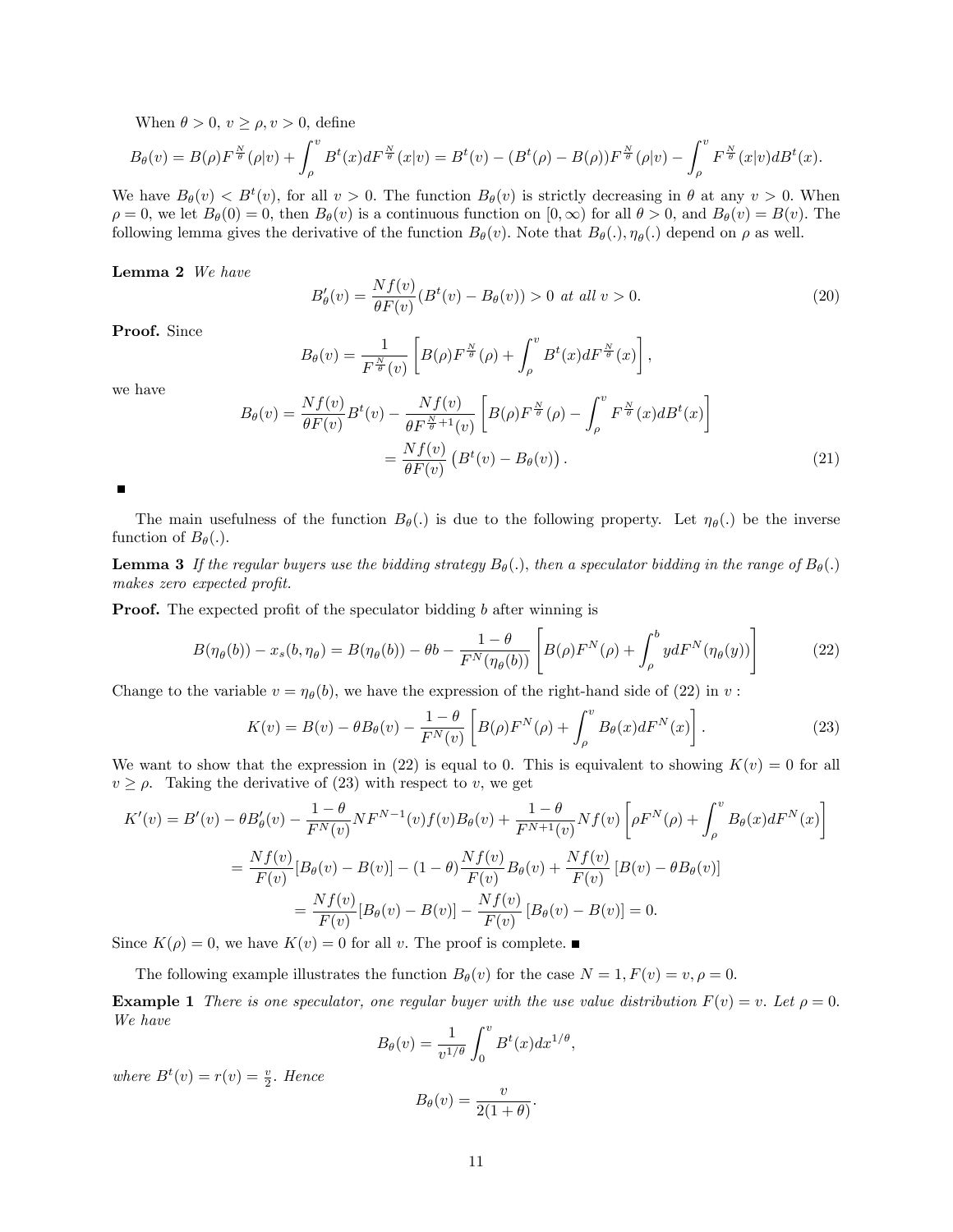### 5 Revenue Ranking

In Myerson (1981), one main idea is the relationship between the equilibrium payoff of a buyer and the equilibrium winning probabilities. We reinterpret the winning probabilities as the holding probabilities at the end of the second stage in the auction with resale, and establish the new expressions between the payoffs and the winning probabilities.

For symmetric strategies, the holding probabilities can be easily calculated when the regular buyers use pure strategies, and only the winning bid is announced. This is what we do in this section. When all the bids are announced, and the regular buyers adopt mixed strategies to avoid the revelation of new information after losing, then the calculations here are valid only if the updated belief is given by  $G(.,b_1) = F(.\vert \phi(b_1))$ after observing the losing bid  $b_1$  or at least the same beyond  $x \geq r(\phi(b_1))$  so that there is no difference in the resale revenue: If we can prove that in equilibrium, this is correct, then we will have only one auctioneer revenue which is independent of the bid revelation policy. The conjecture is that it is indeed an equilibrium property, as intuitively, it is best for the buyers to use mixed bidding to hide information without hurting the incentive properties, and that means that either no new information information is revealed in equilibrium, or that whatever revealed information makes no difference in the equilibrium outcome. For example, if we announce only the lower losing bids (not the highest losing bid), then that information makes no difference in the equilibrium outcome.

Let  $Q_{i1}(v_i, b, \sigma)$  be the probability of winning in the first-stage auction, but failing to resell, and  $Q_{i2}(v_i, b, \sigma)$ be the probability of losing in the first-stage auction, but winning back during resale. Define the holding probability as the sum  $Q_{i1}(v_i, b, \sigma) + Q_{i2}(v_i, b, \sigma)$ . The following is the Myerson Lemma in our model. It has been proved in Cheng and Tan (2014) for the case of first-price auctions. The proof for the hybrid auctions is similar.

Lemma 4 We have

$$
\frac{\partial}{\partial v_i}u_i(v_i, b, \sigma) = Q_{i1}(v_i, b, \sigma) + Q_{i2}(v_i, b, \sigma).
$$

From the above lemma, we have the following immediate corollary.

**Lemma 5** In equilibrium, we have

$$
\frac{\partial}{\partial v_i} u_i(v_i, b, \sigma)|_{b = b(v_i)} = H(\tilde{y}(v_i))F^{N-1}(v_i).
$$

**Proof.** By definition, we have

$$
Q_{i1}(v_i, b, \sigma)|_{b=b(v_i)} = H(b)F^{N-1}(v_i). \tag{24}
$$

The probability of losing to a speculator in the first stage, then buying it back is

$$
Q_{i2}(v_i, b, \sigma)|_{b=b(v_i)} = F^{N-1}(v_i)(H(\tilde{y}(v_i)) - H(b))
$$
\n(25)

The sum of (24) and (25) gives us the result by Lemma 4.

In this model of speculative resale, we will establish the revenue formula similar to that of Myerson (1981) with some natural adjustments needed. Although regular buyers make payments to both the auctioneer and the speculator, all revenue ends up in the hands of the auctioneer as the speculator makes zero profit in equilibrium. From Lemma 5, and the envelop theorem, we have the following formula of the equilibrium payoff of a regular buyer. Let  $\sigma = (H, b)$  be the equilibrium strategy profile, and  $U(v) = u(v, b(v), \sigma)$  be the equilibrium payoff of a regular buyer with use value v. Recall the definition of the function  $\tilde{y}(.)$  in (??).

**Lemma 6** The equilibrium payoff of a regular buyer is given by

$$
U(v) = \int_{\rho}^{v} H(\tilde{y}(x)) F^{N-1}(x) dx.
$$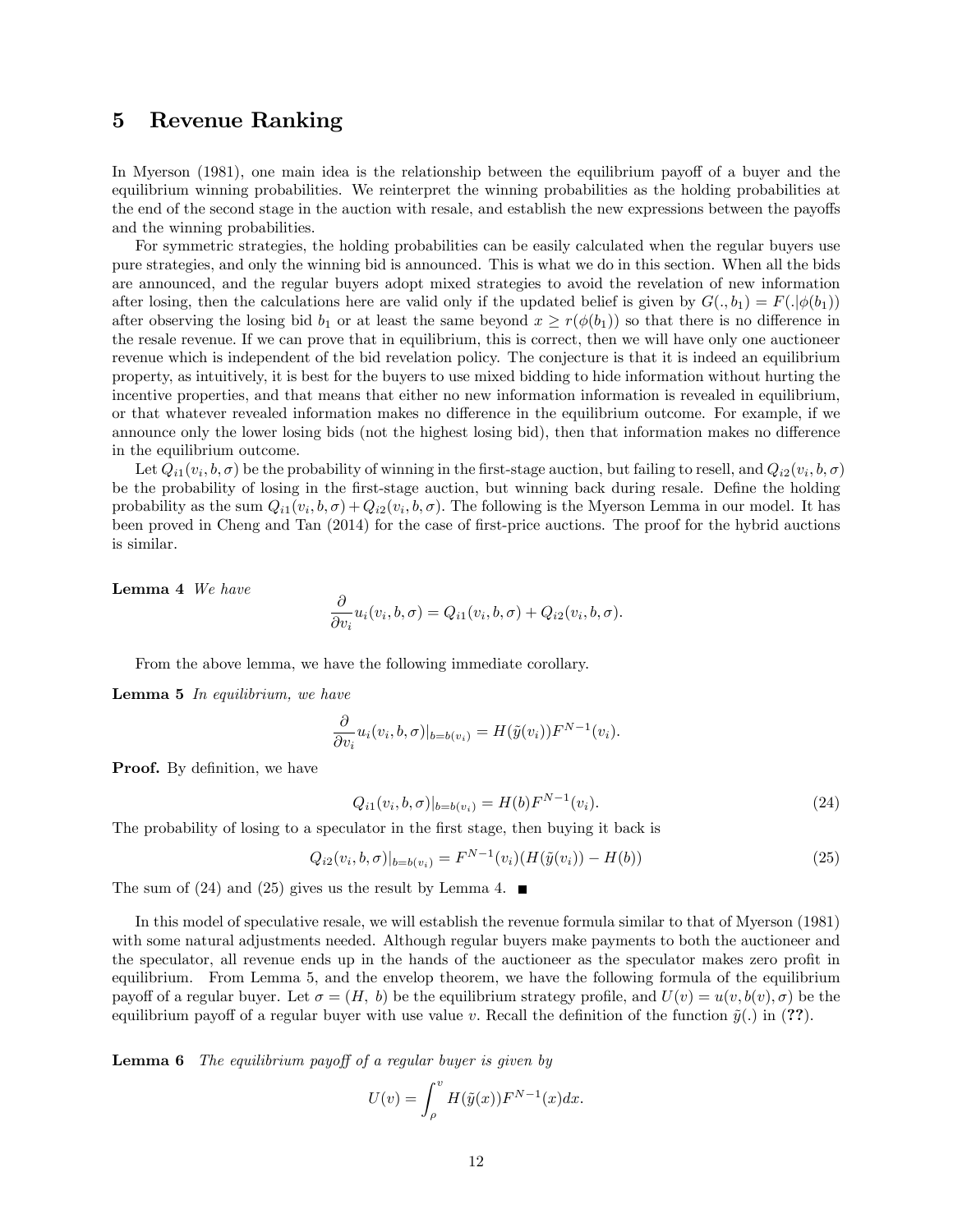The following revenue formula is derived from Lemma 6.

**Theorem 4** Let  $\rho \geq 0$  be the reserve price. We have the following equilibrium revenue formula

$$
R(\theta) = \int_{\rho}^{\beta} H_{\theta}(\tilde{y}(x)) J(x, \beta) dF^{N}(x).
$$
\n(26)

**Proof.** Let  $t(x) = H(\tilde{y}(x))$  in the following computations. By Lemma 6, we must have the following expected contribution of revenue from a regular buyer with value v

$$
F^{N-1}(v)t(v)v - \int_{\rho}^{v} F^{N-1}(x)t(x)dx.
$$

Hence the expected revenue of the auction with resale is given by

$$
N \int_{\rho}^{\beta} \left( F^{N-1}(v)t(v)v - \int_{\rho}^{v} F^{N-1}(x)t(x)dx \right) dF(v)
$$
  
\n
$$
= \int_{\rho}^{\beta} t(v)v dF^{N}(v) - N \int_{\rho}^{\beta} \left( \int_{\rho}^{v} F^{N-1}(x)t(x)dx \right) dF(v)
$$
  
\n
$$
= \int_{\rho}^{\beta} t(v)v dF^{N}(v) - N \int_{\rho}^{\beta} t(x)F^{N-1}(x) \left( \int_{x}^{\beta} dF(v) \right) dx
$$
  
\n
$$
= \int_{\rho}^{\beta} t(v)v dF^{N}(v) - N \int_{\rho}^{\beta} t(x) (1 - F(x))F^{N-1}(x) dx
$$
  
\n
$$
\int_{\rho}^{\beta} t(x)xdF^{N}(x) - \int_{\rho}^{\beta} t(x) \left( \frac{1 - F(x)}{f(x)} \right) dF^{N}(x) = \int_{\rho}^{\beta} t(x)J(x,\beta) dF^{N}(x).
$$

This proves the theorem. ■

=

We now apply Theorem 4 to obtain the revenue ranking result of the paper. First we consider the case  $N = 1$ . In this case, the speculator is fully active in equilibrium for all  $\theta > 0$ . We will show that the revenue is independent of  $\theta$ , so that there is revenue equivalence for all hybrid auctions. If we adopt the equilibrium  $r(v)$  strategy for the second-price auction, revenue equivalence applies to all  $\theta \geq 0$ . Revenue equivalence holds only for the case  $N = 1$ . When  $N > 1$ , the revenue is strictly increasing in  $\theta$ . This is our main result.

**Theorem 5** If  $N = 1$ , we have revenue equivalence for all  $\theta$ -hybrid auctions,  $\theta > 0$ . If  $N > 1$ , the revenue is strictly increasing in  $\theta$ .

**Proof.** When  $N = 1$ , the speculator is fully active in equilibrium. We have

$$
\tilde{H}_{\theta}(v) = F(v),
$$

and

$$
H_{\theta}(\tilde{y}(v)) = H_{\theta}(b(r^{-1}(v))) = \tilde{H}_{\theta}(r^{-1}(v)) = F(r^{-1}(v)).
$$

when  $v \leq r(\beta)$ , and  $H_{\theta}(\tilde{y}(v)) = 1$  when  $v > r(\beta)$ . Hence

$$
R(\theta) = \int_{\rho}^{r(\beta)} F(r^{-1}(x))J(x,\beta)dF(x) + \int_{r(\beta)}^{\beta} J(x,\beta)dF(x)
$$

when  $\rho \leq r(\beta)$ , and

$$
R(\theta) = \int_{\rho}^{\beta} J(x,\beta)dF(x)
$$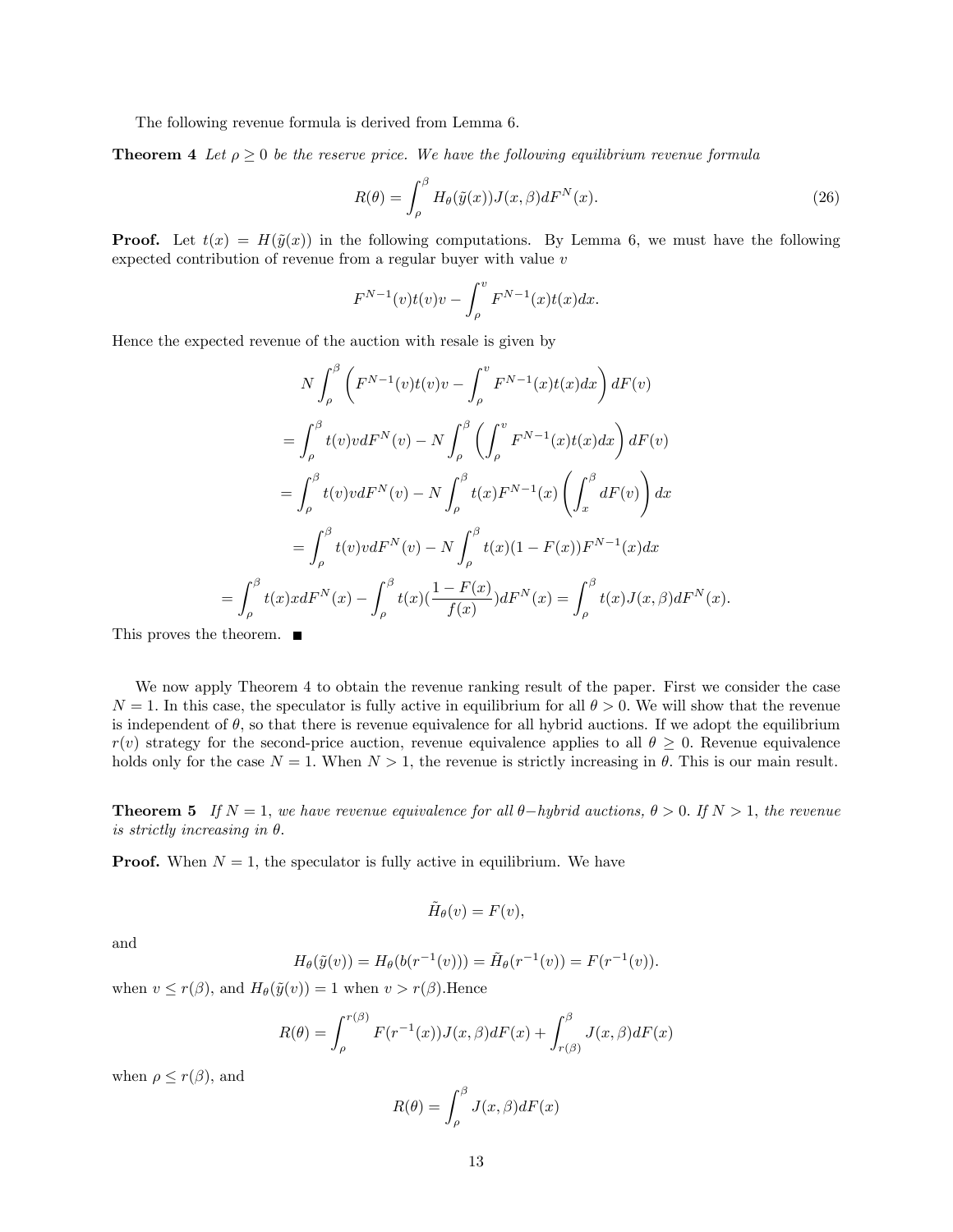when  $\rho > r(\beta)$ . The revenue is therefore independent of  $\theta$ . If  $N > 1$ , the revenue is given by

$$
R(\theta) = \int_{\rho}^{\beta} H_{\theta}(\tilde{y}(x))J(x,\beta)dF^N(x) = \int_{\rho}^{r(\beta)} \tilde{H}_{\theta}(r^{-1}(x))J(x,\beta)dF^N(x) + \int_{r(\beta)}^{\beta} J(x,\beta)dF^N(x).
$$

Note that the holding probability of a regular buyer is smaller when  $\theta$  is higher, as a regular buyer bids lower. The speculator becomes more active in bidding, and wins with higher probability. This means that the speculator holds the object more often, and the holding probability of a regular buyer is lower. Since the function  $\tilde{H}_{\theta}(v)$  is strictly decreasing in  $\theta$ , and  $J(x,\beta) < 0$  in the first term on the right, we know  $R(\theta)$ is strictly increasing in  $\theta$ .

#### **Corollary 6** If  $N > 1$ , the first-price auction yields strictly higher revenue than the second-price auction

The following example illustrates the revenue equivalence for the uniform distribution case when  $N = 1$ .

**Example 2** There is one speculator, one regular buyer with the use value distribution  $F(v) = v$ . Let  $\rho = 0$ . The equilibrium bidding strategy of a regular buyer is given by

$$
B_{\theta}(v) = \frac{v}{2\theta + 2}
$$

:

We have

$$
\tilde{H}_{\theta}(v) = H_{\theta}(B_{\theta}(v)) = v.
$$

Therefore  $\tilde{H}_{\theta}(v)$  is independent of  $\theta$ . The revenue is given by

$$
\int_0^{\frac{1}{2}} 2x(2x-1)dx + \int_{\frac{1}{2}}^0 (2x-1)dx = \frac{1}{6}.
$$

Note that the optimal bid of a regular buyer is decreasing in  $\theta$ . However the expected payment of a regular buyer with value v is always  $B(v)$ , and so is the expected payment of the speculator. We therefore have the revenue equivalence for all  $\theta$ .

The revenue equivalence is no longer true when  $N > 1$ . This is because the regular buyers with use value  $v < r(\beta)$  have higher holding probability when  $\theta$  is lower. Since the marginal revenue  $J(x, \beta)$  is negative, this leads to a lower revenue for the original seller according to the revenue formula. Another good intuition is that as  $\theta$  becomes lower, the speculator is less active in equilibrium. Thus regular buyers have higher holding probabilities, and higher equilibrium payoffs, hence they contribute less revenue to the original seller in equilibrium. The speculator has zero payoff, and she affects the revenue by making it more difficult for the regular buyers to win the object. The following example illustrates the ranking result.

**Example 3** There are two regular buyers, and one speculator. Let the regular buyer's use value distribution be

$$
F(v) = 0.5(1 + v^2) \text{ over } [0, 1].
$$

Let  $\rho = 0$ . First we compute the equilibrium without the speculator. We have

$$
b_{\rho}^*(v) = v - \frac{2^{1/\theta}}{(1+v^2)^{1/\theta}} \int_0^v \left(\frac{1+x^2}{2}\right)^{1/\theta} dx = \int_0^v x dF^{1/\theta}(x|v).
$$

When  $\theta = 1$ , the strategy is

$$
b_{\rho}^*(v) = \frac{2}{3} \frac{v^3}{v^2 + 1},
$$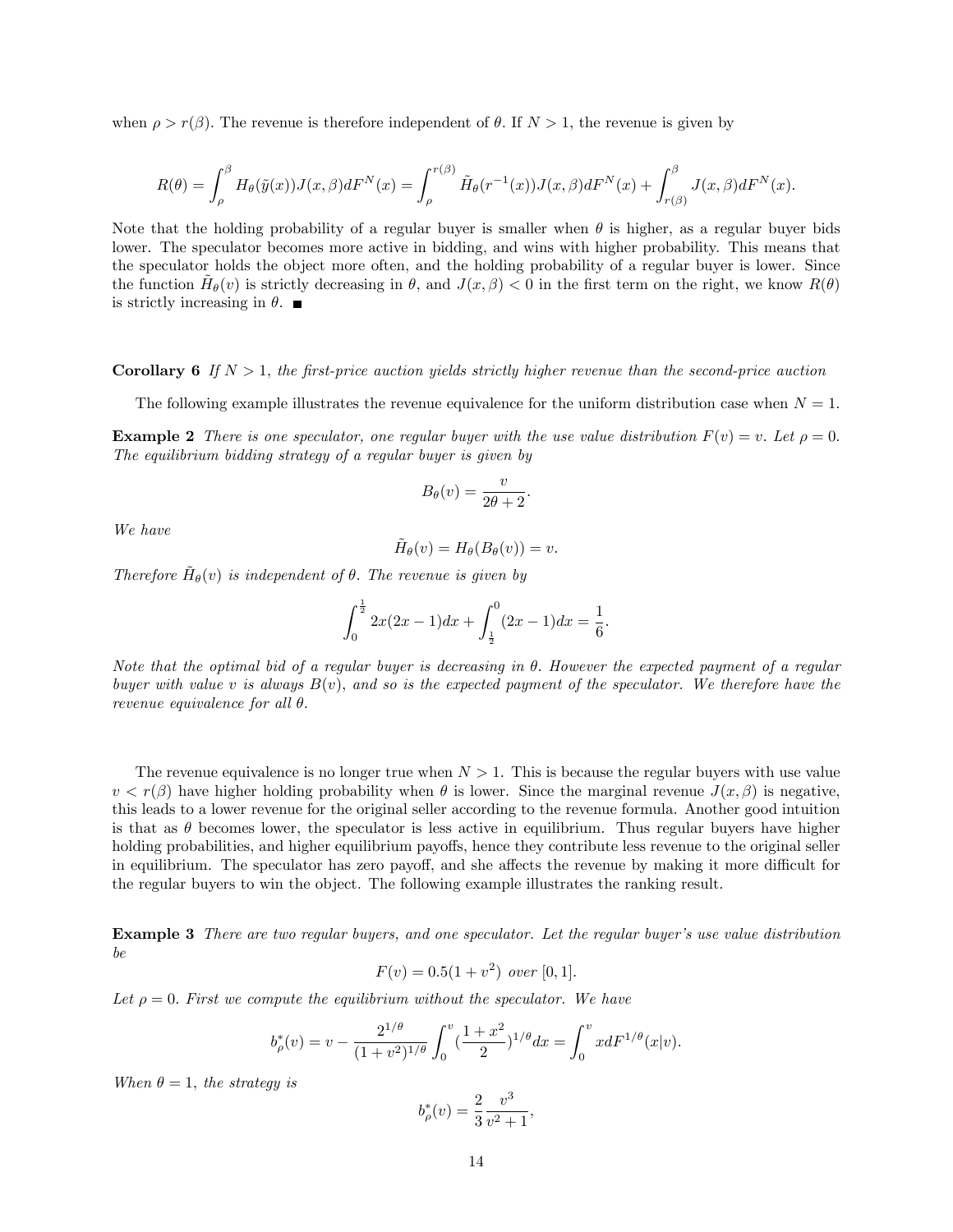and this is the equilibrium bidding strategy of the regular buyers in the first-price auction without the speculator. The revenue is

$$
\int_0^1 \frac{2}{3} \frac{v^3}{v^2 + 1} d(\frac{1 + v^2}{2})^2 = \int_0^1 \frac{4}{3} \frac{v^4}{v^2 + 1} (\frac{1 + v^2}{2}) dv = \frac{2}{15} = 0.1333333
$$

This is also the revenue of the truthful equilibrium in the second-price auction with a speculator. The virtual value is

$$
J(x, \beta) = x - \frac{1 - 0.5(1 + x^2)}{x} = \frac{1}{2x}(3x^2 - 1).
$$

The optimal reserve price for revenue during resale is given by  $r(v) = \frac{v}{\sqrt{3}}$ . We can compute the revenue of the first-price auction with a speculator by the formula

$$
\int_0^{\frac{1}{\sqrt{3}}} \tilde{H}(\sqrt{3}x)J(x,1)dF^2(x) + \int_{\frac{1}{\sqrt{3}}}^1 J(x,1)dF^2(x) = 0.140\,539\,7.
$$

The revenue is larger than that of the second-price auction with a speculator.

# 6 Equilibrium Analysis

It is possible to have an explicit solution of the equilibrium bidding strategy profile and  $H_{\theta}(.)$ . Here we show how the equilibrium is analyzed. The main ideas for our analysis is very similar to that of the first-price auctions with resale in Cheng and Tan  $(2014)$ . We show that the equilibrium profit of the speculator is 0. This determines the equilibrium strategy  $b_{\theta}(v)$  of the regular buyers over the active intervals. For inactive intervals, the first-order condition is identical to the one without the speculator, and is determined from the boundary condition. The speculator bid distribution is determined by the Örst-order condition of the regular buyer's optimal bid. This gives rise to a simple solution of the bid distribution  $H_{\theta}(b)$ . Therefore the equilibrium is uniquely determined when the active or inactive intervals are uniquely determined. We then show that both  $b_{\theta}(v)$ ,  $H_{\theta}(v)$  are strictly decreasing in  $\theta$  for  $v > 0$ .

We say that the speculator is fully active in equilibrium if the support of  $H(.)$  is the same as that of the equilibrium bid distribution of a regular buyer: In equilibrium, the speculator typically bids only in certain intervals with positive probability. To define an interval in which the speculator is active, we say that a bid interval  $[a_1, a_2]$  is an active interval if  $H'(.) > 0$  in the interval a.e. (everywhere, i.e. except a closed set of measure 0: A maximal active interval is a closed active interval which is not a proper subset of another closed active interval. A maximal active interval is simply a maximal connected component of the support of  $H(.)$ . When  $[a_1, a_2]$  is a maximal active interval, we say that  $a_1$  is the beginning of an active interval, and  $a_2$  is the end of an active interval. An interval  $[a_1, a_2]$  is inactive if it contains no active intervals. This is the same as saying  $H(.)$  is constant over the interval. Since most of our functions are defined in the space of use values, It is convenient to call an interval  $[z_1, z_2]$  of use values an active interval if  $[B_\theta(z_1), B_\theta(z_1)]$  is an active interval of bids. Since we know  $B_{\theta}(.)$  must be the equilibrium bidding strategy over an active interval  $[z_1, z_2]$ , an active value interval is simply the value-types of a regular buyer who bids inside an active bid interval in equilibrium. A maximal value interval can be similarly defined, so are the beginning and end of an active value interval, and the inactive intervals.

### 6.1 Equilibrium Conditions for the Regular Buyers

Let  $N > 1, \rho > 0$ . If the speculator is active in equilibrium, let  $a(\rho) = \min\{b : b \ge \rho, \text{ and } b \text{ is in the support }\}$ of H(.)] be the minimum non-fictious bid  $a(\rho)$ . The following lemma says we must have  $\alpha(\rho) > \rho$ , and regular buyers with value between  $\rho$  and  $a(\rho)$  bid as if there is no speculator.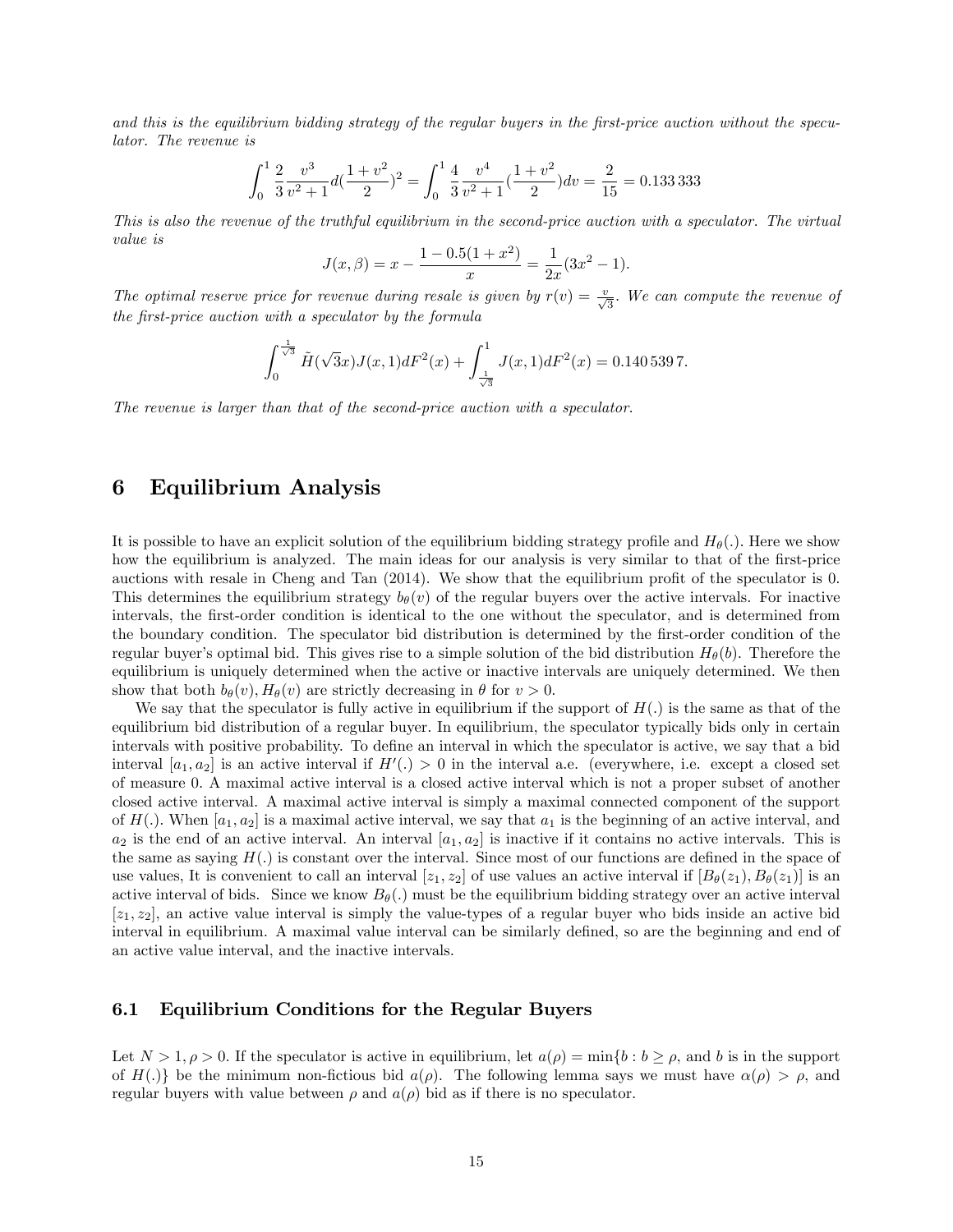**Lemma 7** Let  $\theta > 0, \rho > 0, N > 1$ , and assume that the speculator is active in equilibrium Then we have  $a(\rho) > \rho.$ 

In principle a regular buyer with use value  $v \leq \rho$  may be able to purchase from the winning speculator during resale if the optimal reserve price  $r(\phi(y))$  is sufficiently low. In this case, a regular buyer with use value  $v \leq \rho$  may have a positive winning probability. However, we will show that this is not possible in equilibrium so that such regular buyers have zero winning probability. This result is actually needed for our revenue formula in section 4.

**Lemma 8** In equilibrium, we have: (i) A regular buyer with use value  $v < \rho$  bids below  $\rho$ , and has zero holding probability; (ii) A regular buyer with use value  $v \leq \rho$  has zero payoff.

The equilibrium condition for a regular buyer in inactive intervals is very similar to the equilibrium condition with no speculator. It can be easily seen that in inactive intervals, (18) is also the first-order condition of equilibrium. Therefore if the boundary condition is determined, then (18) uniquely determines the bidding behavior of the regular buyers in inactive intervals. When we solve (18) with the initial condition  $b(z) = b_0$  at  $z \ge \rho$ , the solution is given by

$$
b_0 F^{\frac{N-1}{\theta}}(z|v) + \int_z^v x dF^{\frac{N-1}{\theta}}(x|v),
$$

for  $v \in [z, \beta]$ . We often take z to be either  $\rho$ , the beginning or the end of an active interval, and  $b_0 = b(z)$ . In this case, we use the notation  $C_z(.)$  to denote the solution (27). When  $b_0 = b(z) = B_{\theta}(z)$ , we have

$$
C_z(v) = B_{\theta}(z) F^{\frac{N-1}{\theta}}(z|v) + \int_z^v x dF^{\frac{N-1}{\theta}}(x|v).
$$
 (27)

In a symmetric increasing equilibrium only the speculator will sell the object after winning it in the first-stage auction. In determining whether the speculator is active or not, the two functions  $b^*_{\rho}(.), C_z(.)$  can be regarded as "cost functions" for the speculator because it is the cost needed to win the object to be able to sell to N regular buyers with value distribution  $F(|v)$ . Note that  $C_z(v)$  is a strictly decreasing function of  $\theta$ , as  $F(z|v) > 1, F(x|v) < 1.$ 

Another function closely related to  $B<sup>t</sup>(v)$  is now introduced to simplify the first-order condition of equilibrium. Let

$$
B^{c}(v) = v - N \int_{r(v)}^{v} F^{N-1}(x|v) dx.
$$
  

$$
v - B^{c}(v) = N(v - B^{t}(v)).
$$
 (28)

When  $N = 1, B<sup>c</sup>(v) = B<sup>t</sup>(v) = r(v)$ .

Note that, by definition, we have

The following gives the derivative of a regular buyer's payoff with respect to  $b$ .

**Lemma 9** We have the following derivative in active intervals for a regular buyer i with value v for  $b > \rho$ :

$$
\frac{\partial u(v,b,\sigma)}{\partial b}|_{v=\phi(b)} = H'(b)F^{N-1}(\phi(b))B^t(\phi(b)) - \frac{\partial}{\partial b}x(b,\sigma_{-i}) + vH(b)\frac{\partial F^{N-1}(\phi(b))}{\partial b}|_{v=\phi(b)}.\tag{29}
$$

**Proof.** For the case 1) payoff expressions of section 2.1, we can take the derivative of  $(8)$  with respect to

b;and we have

$$
\frac{\partial}{\partial b}\pi_{li}(v, b, \sigma)|_{v=\phi(b)} = -H'(b)(v - B^t(\phi(b)))F^{N-1}(\phi(b)).
$$
\n(30)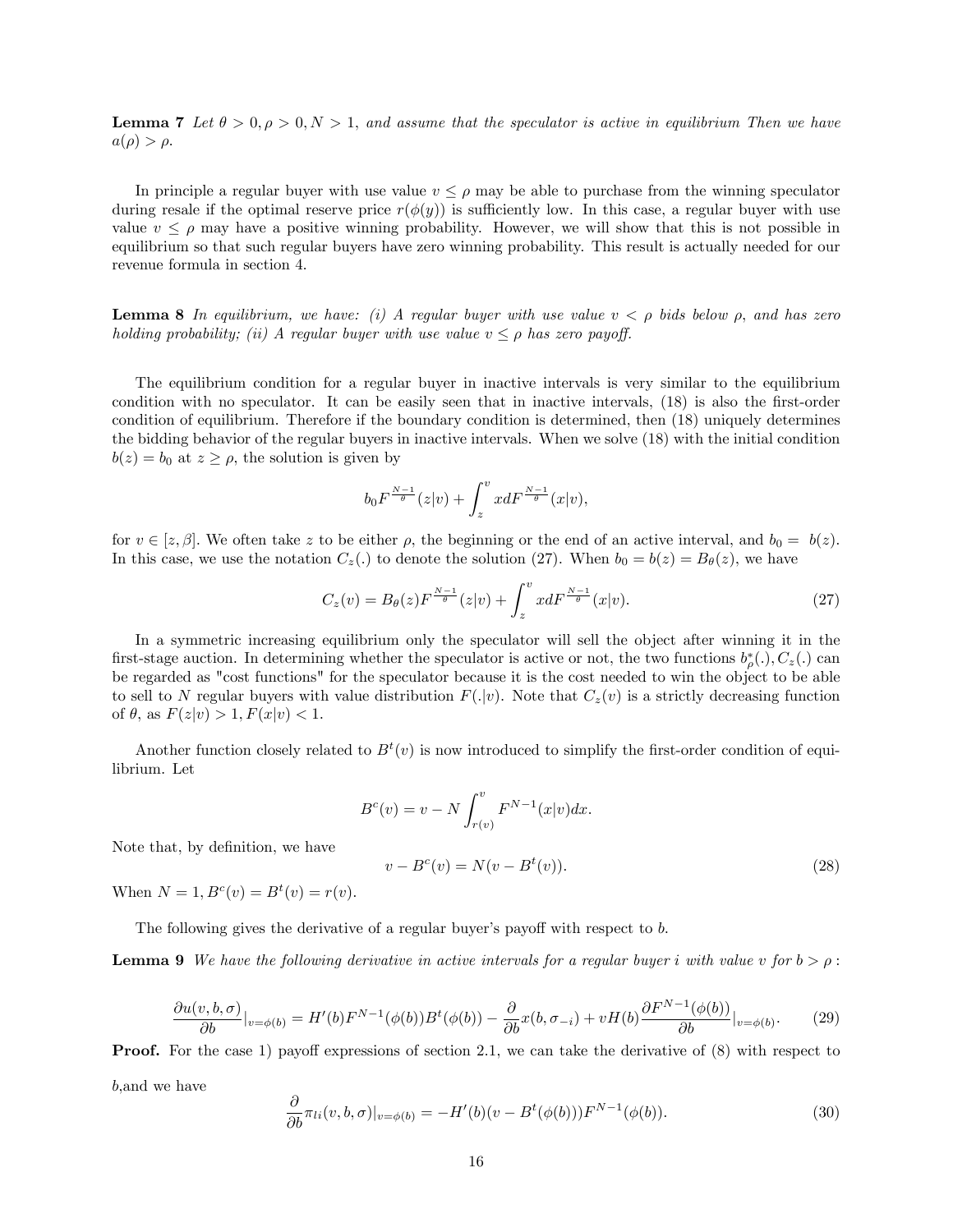Since  $J(\phi(b), \phi(b)) = v, J(r(v, \phi(b)), \phi(b)) = v, r(\phi(b), \phi(b)) = \phi(b)$ , from (7), with  $v_i$  now denoted by v. we have

$$
\frac{\partial u_{wi}(v, b, \sigma)}{\partial b}|_{v=\phi(b)} = H'(b) \int_{r(v, \phi(b))}^{\phi(b)} (J(x, \phi(b)) - v) dF^{N-1}(x)|_{\phi(b)} = 0.
$$

Hence taking the derivative with respect to b of

$$
u(v, b, \sigma) = H(b)F^{N-1}(\phi(b))v - x(b, \sigma_{-i}) + u_{wi}(v, b, \sigma) + \pi_{li}(v, b, \sigma)
$$

at  $b = b(v)$ , we get (29). For the case 2) with  $\phi(b) < v$ , the term  $\pi_{li0}$  is either 0 or given by (9). Taking the derivative with respect to  $b$ , we have

$$
\frac{\partial}{\partial b}\pi_{li0} = \frac{\partial}{\partial b}\int_b^{b(v)} (v - \phi(y))H(y)dF^{N-1}(\phi(y))|_{v = \phi(b)} = 0.
$$

From (12), we have  $\frac{\partial}{\partial b}\pi_{lis}$  equal to (30). Thus the formula (29) holds in the this case as well.

For  $v$  in an active interval, let

$$
\mathcal{L}(v) = \frac{B^c(v) - B_\theta(v)}{B^t(v) - B_\theta(v)};
$$
\n(31)

and for v in an inactive interval, let  $\mathcal{L}(v) = 0$ . Let

$$
L(b) = \mathcal{L}(\eta_{\theta}(b)).
$$

When  $N = 1$ , we have  $B^c(v) = B^t(v)$ , hence  $\mathcal{L}(v) = 1$ . In general  $\mathcal{L}(v) \leq 1$ , and may take negative values. When we want to express the dependence on  $\theta$ , we use the notations  $\mathcal{L}_{\theta}(v)$ ,  $L_{\theta}(v)$ .

**Lemma 10** For  $N > 1$ , in an active interval, the function  $\mathcal{L}_{\theta}(v)$  is a strictly increasing function of  $\theta$  for any  $v > 0$ .

**Proof.** By definition, we know  $B^t(v) - B^c(v) > 0$  for  $v > 0$ . From Lemma ??, we also know  $B^t(v) - B_{\theta}(v)$ for  $v > 0$ . Note that

$$
\mathcal{L}_{\theta}(v) = \frac{B^c(v) - B_{\theta}(v)}{B^t(v) - B_{\theta}(v)} < 1,
$$

and  $B_{\theta}(v)$  is decreasing in  $\theta$ , hence

$$
\frac{B^c(v) - B_\theta(v)}{B^t(v) - B_\theta(v)} = 1 - \frac{B^t(v) - B^c(v)}{B^t(v) - B_\theta(v)}
$$

is increasing in  $\theta$ .

Let

$$
\tilde{H}(v) = H(B_{\theta}(v))
$$

be the bid distribution of the speculator in variable  $v$ . For hybrid auctions, we further simplify the first-order condition of a regular buyer as follows.

**Lemma 11** For the  $\theta$ -hybrid auction, the first-order condition of a regular buyer in an active interval is

$$
\frac{H'(b)}{H(b)} = L_{\theta}(b)\frac{d}{db}\ln F(\eta_{\theta}(b)),\tag{32}
$$

or

$$
\frac{\tilde{H}'(v)}{\tilde{H}(v)} = \mathcal{L}_{\theta}(v)\frac{d}{dv}(\ln F(v))\tag{33}
$$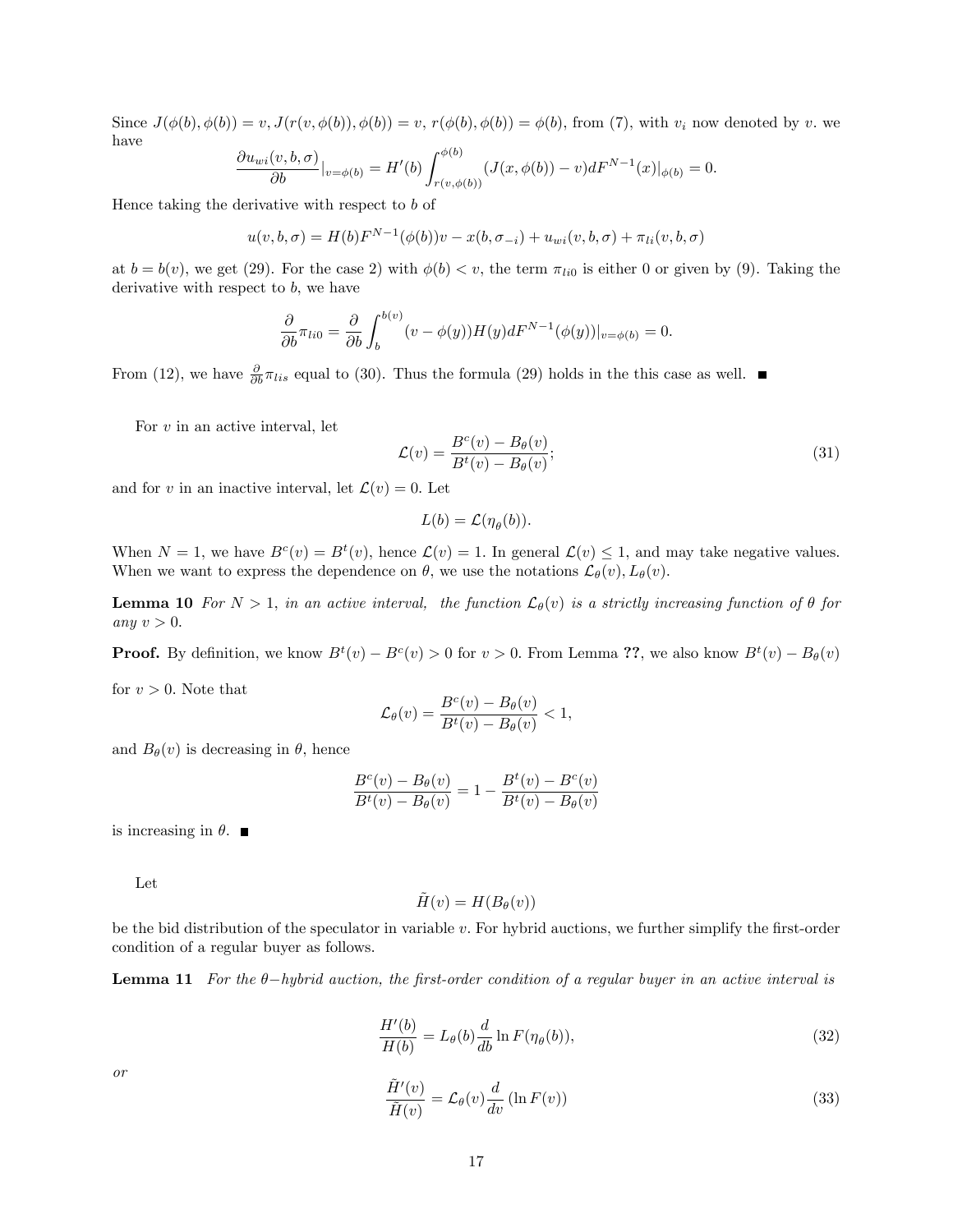**Proof.** In active intervals, by Lemma 9, we rewrite the first-order condition by a change of variable to  $v = \phi(b_i)$ . We have

$$
\frac{\tilde{H}'(v)}{\tilde{H}(v)}F^{N-1}(v)B^t(v) = \frac{\partial}{\partial v}x_i(B_\theta(v), \sigma_{-i}) - v\tilde{H}(v)\frac{d}{dv}F^{N-1}(v).
$$
\n(34)

Rewrite the payment rule in the variable  $v$ , we have

$$
x_i(B_{\theta}(v), \sigma_{-i}) = \theta B_{\theta}(v) F^{N-1}(v) \tilde{H}(v) + (1 - \theta) \int_0^v B_{\theta}(x) d(F^{N-1}(x) \tilde{H}(x)),
$$

hence we have

$$
\frac{\partial}{\partial v}x_i(B_\theta(v), \sigma_{-i}) = \theta B_\theta'(v)F^{N-1}(v)\tilde{H}(v) + B_\theta(v)\tilde{H}(v)\frac{d}{dv}F^{N-1}(v) + B_\theta(v)F^{N-1}(v)\tilde{H}'(v).
$$
 (35)

From  $(34)$  and  $(35)$ , we have

$$
\tilde{H}'(v) \overline{F}^{N-1}(v) \left( B^t(v) - B_\theta(v) \right) = \theta B_\theta'(v) F^{N-1}(v) - (v - B_\theta(v)) \frac{d}{dv} F^{N-1}(v)
$$
\n
$$
= F^{N-1}(v) \left( \theta B_\theta'(v) - (v - B_\theta(v)) \frac{(N-1)f(v)}{F(v)} \right)
$$

From Lemma 2, we have

$$
\frac{\tilde{H}'(v)}{\tilde{H}(v)} \left( B^t(v) - B_\theta(v) \right) = \frac{Nf(v)}{F(v)} (B^t(v) - B_\theta(v)) - (v - B_\theta(v)) \frac{(N-1)f(v)}{F(v)}
$$
\n
$$
= \frac{f(v)}{F(v)} \left( N(B^t(v) - B_\theta(v)) - (N-1)(v - B_\theta(v)) \right)
$$
\n
$$
= \frac{f(v)}{F(v)} \left( v - B_\theta(v) - N(v - B^t(v)) \right)
$$
\n
$$
= \frac{f(v)}{F(v)} \left( B^c(v) - B_\theta(v) \right),
$$

thus we have (33). We obtain (32) by a simple change of variable.  $\blacksquare$ 

The following summarizes the first-order conditions of a regular buyer in active and inactive intervals.

**Lemma 12** Let  $H(.)$ ,  $b(.)$  be an equilibrium strategy profile,  $\phi(.) = b^{-1}(.)$ . In inactive intervals, we have

$$
\frac{\partial u_0(v, b, \phi)}{\partial b}(v, b, \phi)|_{v = \phi(b)} = 0, b > \rho.
$$
\n(36)

In active intervals, we have  $\phi(b) = \eta_{\theta}(b)$ ,

$$
\frac{H'(b)}{H(b)} = L_{\theta}(b)\frac{d}{db}\ln F(\eta_{\theta}(b)).
$$
\n(37)

The following is an immediate implication of Lemma 12.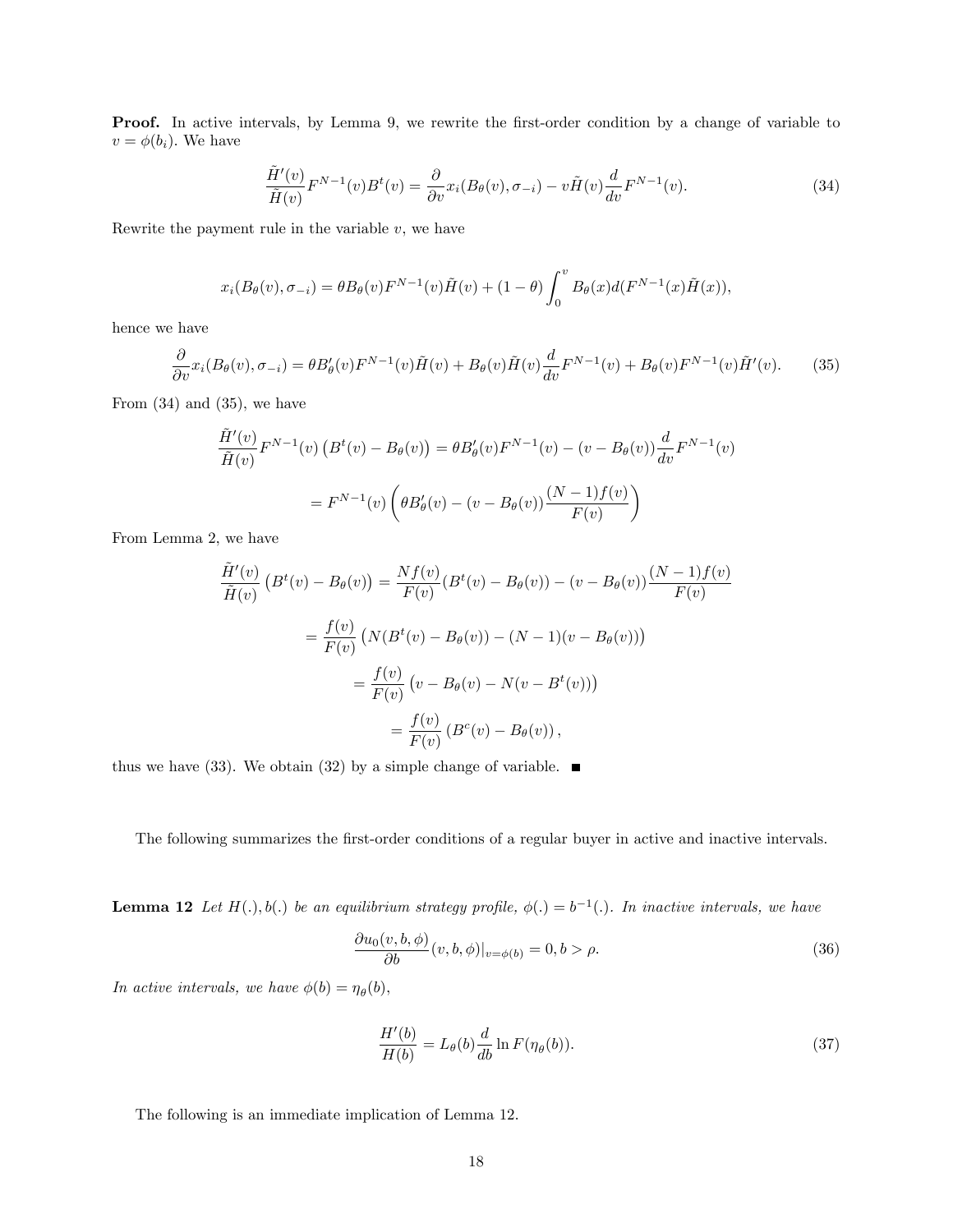**Lemma 13** In an active open interval I of the speculator, we must have  $L_{\theta}(b) > 0$ , a.e. or equivalently  $B<sup>c</sup>(v) > B<sub>\theta</sub>(v)$  in the active interval  $\eta_{\theta}(I)$  a.e.

The following result states that the active and inactive intervals are uniquely determined, so that there is only one equilibrium which has the symmetry property.

**Theorem 7** (i) The collection of maximal active and inactive intervals are uniquely determined. (ii) There can only be one equilibrium which satisfies the symmetry property.

Proof of Theorem 7:

Let  $b(.)$  be the equilibrium bidding strategy of a regular buyer. When  $N = 1$ , the speculator is fully active, hence we must have  $b(.) = B_{\theta}(.)$ . We now assume  $N > 1$ . By Lemma 19, the active and inactive intervals are uniquely determined. It is sufficient to show that  $b(.)$  is uniquely determined in all active or inactive intervals. In active intervals, we must have  $b(.) = B_{\theta}(.)$ , hence it is unique in active intervals. Let  $[z_1, z_2]$  be any maximal inactive interval. We have  $b(z_1) = B(z_1)$ . let  $C_{z_1}(.)$  be defined by the initial condition  $C_{z_1}(z_1) = B_{\theta}(z_1)$ , and we must have  $b(.) = C_{z_1}(.)$  in  $[z_1, z_2]$ . Hence we have shown that  $b(.)$  is uniquely determined in inactive intervals as well. Thus the bidding strategy of a regular buyer is uniquely determined. Now we want to show that  $H(.)$  is also uniquely determined. Since the active intervals are uniquely determined, the maximum bid  $b_s^*$  of the speculator is uniquely determined. Hence we have the boundary condition  $H(b_s^*) = 1$  for  $H(.)$ . The function  $H(.)$  satisfies the differential equation stated in Lemma 12 in any active interval. The differential equation is the same for any equilibrium. The function  $H(.)$  stays constant on inactive intervals. Hence  $H(.)$  must be uniquely determined, as long as the active and inactive intervals are uniquely determined. The proof is complete.

#### 6.2 Equilibrium Strategy

We are now ready to state the unique symmetric equilibrium of the model. The case  $N = 1$  is a special interest.

**Theorem 8** Let  $N = 1, \theta > 0$ . If  $\rho = 0$ , the speculator is fully active in equilibrium. The equilibrium strategy  $b(.)$  of the regular buyer is given by

$$
b(v) = B_{\theta}(v),\tag{38}
$$

The speculator's equilibrium bid distribution is given by

$$
\bar{H}(b) = F(\eta_{\theta}(y)), b \in [0, B_{\theta}(\beta)].
$$
\n(39)

If  $\rho > 0$ , we have (38) for  $v \ge \eta_\theta(\rho)$ ,  $b(v) = \rho$  for all  $v \in [\rho, \eta_\theta(\rho))]$ , and  $\overline{H}(.)$  is given by (39) for  $b \ge \rho$ ,  $H(0) = H(\rho).$ 

**Proof.** When  $N = 1$ ,  $L_{\theta}(v) = 1$ . The first-order condition of a regular bidder, by Lemma 12, is

$$
\frac{H'(b)}{H(b)} = \frac{d}{db}\ln H(b) = \frac{d}{db}\ln F(\eta_\theta(b)),\tag{40}
$$

with the boundary condition  $H(\eta_{\theta}(\beta)) = 1$ . Hence we get  $\bar{H}$ (.) given in the lemma.

The following gives a simple characterization of the equilibrium bidding strategy profile in our model.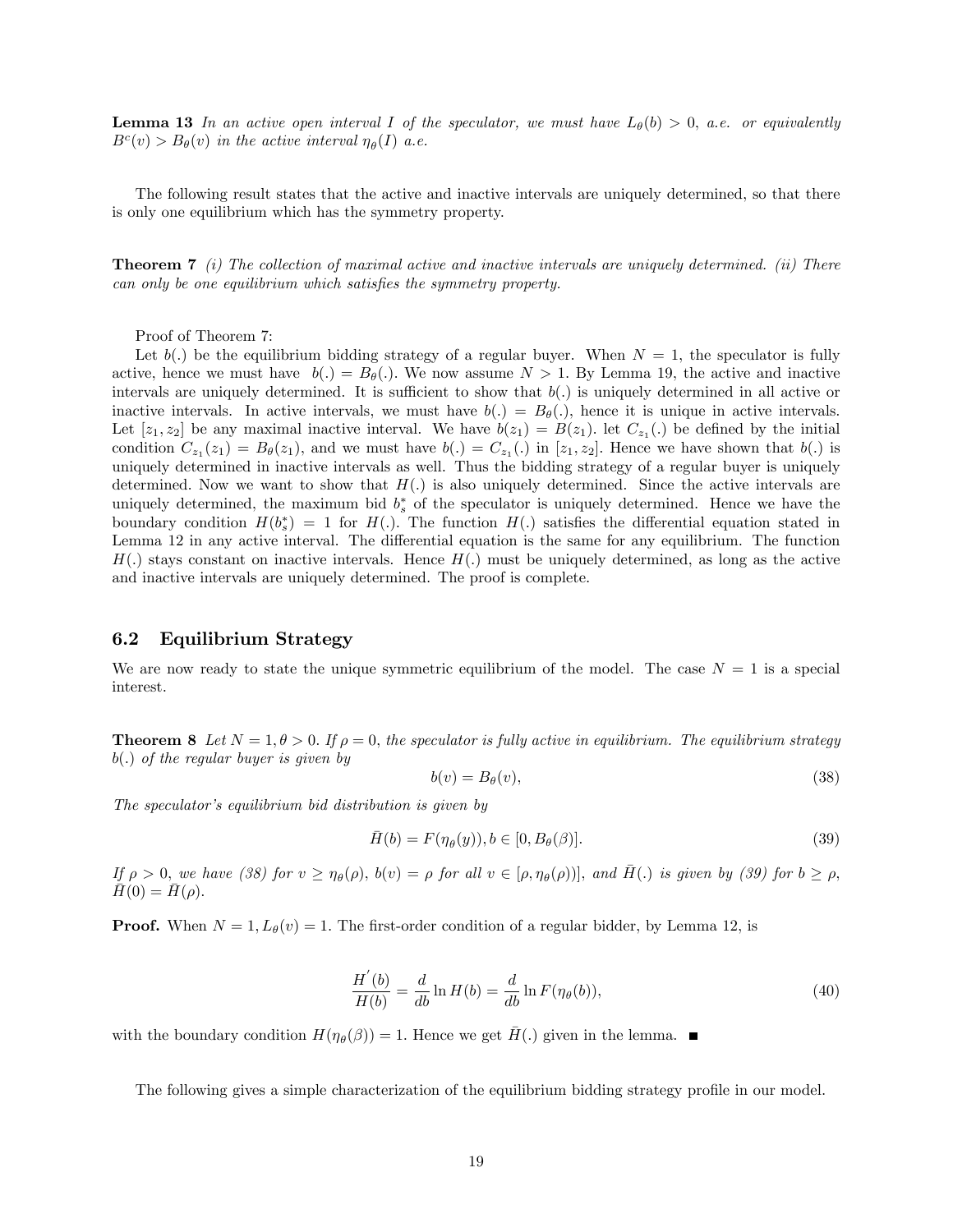**Theorem 9** Let  $N > 1$ . In an active interval, the equilibrium strategy of the regular buyers in a  $\theta$ -hybrid auction,  $\theta > 0$ , is given by

$$
b(v) = B_{\theta}(v).
$$

In a maximal inactive interval  $[z, z']$ , it is given by

$$
b(v) = C_z(v),\tag{41}
$$

where  $C_z(.) = b^*_{\rho}(.)$  when  $z = \rho$ , and is the cost function with the initial condition  $C_z(z) = B_{\theta}(z)$  when  $z > \rho$ . The speculator bid distribution is given by

$$
\bar{H}(b) = \exp\left(-\int_b^{\bar{b}_s} L(y)d\left(\ln F(\eta_\theta(b))\right)\right),\tag{42}
$$

in  $[\rho, \bar{b}_s]$ , where  $\bar{b}_s$  is the maximum equilibrium bid of the speculator. Moreover the equilibrium has the following first-order stochastic dominance property

$$
\bar{H}(b) > F(\eta_{\theta}(b)) \text{ or } F(\phi(b)) \text{ for all } b < \bar{b}_s. \tag{43}
$$

**Proof.** The bidding strategy of a regular buyer in an active or inactive interval is clear and (42) is the only solution of the first-order condition in Lemma 12 with the boundary condition  $H(\bar{b}_s) = 1$ . For the regular buyers, the first-order condition of equilibrium is satisfied because of the way  $H(.)$  is defined. The supermodularity property insures that  $b(.)$  is an optimal strategy for a regular buyer in active and inactive intervals. This proves that the given strategy profile is an equilibrium strategy. To show (43), consider a maximal active interval  $[a, b] = [B(z), B(w)]$ , we have

$$
\ln \bar{H}(b) - \ln \bar{H}(a) = \int_a^b L(b)d(\ln F(\eta(b))) = \int_z^w \mathcal{L}(v)d(\ln F(v))
$$
  
< 
$$
< \int_z^w d(\ln F(v)) = \ln F(\eta(b)) - \ln F(\eta(a)).
$$

Over a maximal inactive bid interval  $[a', b']$ , we also have

$$
\ln \bar{H}(a') - \ln \bar{H}(b') < \ln F(\eta(a')) - \ln F(\eta(b')),
$$

as the left-hand side is always 0. Hence for all  $b < \bar{b}_s$ , we must have

$$
\ln \bar{H}(\bar{b}_s) - \ln \bar{H}(b) < \ln F(\eta(\bar{b}_s) - \ln F(\eta(b)) < -\ln F(\eta(b)),
$$

and we have

$$
\ln \bar{H}(b) > \ln F(\eta(b)),
$$

or

$$
\bar{H}(b) > F(\eta(b)).
$$

Rewrite in the variable  $v$ ,

$$
\bar{H}(B_{\theta}(v)) > F(v) \text{ for all } v < \eta(\bar{b}_s).
$$

Note that we have  $B_{\theta}(v) = b(v)$  over active intervals, and  $\overline{H}(.)$  is constant over inactive intervals. We have  $H(B_{\theta}(v)) = H(b(v))$ , and this translates into

$$
\bar{H}(B_{\theta}(v)) > F(v) \text{ for all } v < \eta(\bar{b}_s),
$$

which is equivalent to

$$
\bar{H}(b) > F(\eta_{\theta}(b))
$$
 for  $b < \bar{b}_s$ ,

which is also valid for  $b < \bar{b}$ , as  $\bar{H}(b) = 1$  when  $b \geq \bar{b}_s$ . The proof is complete.

The following gives the comparative static result of the equilibrium when  $\theta$  varies.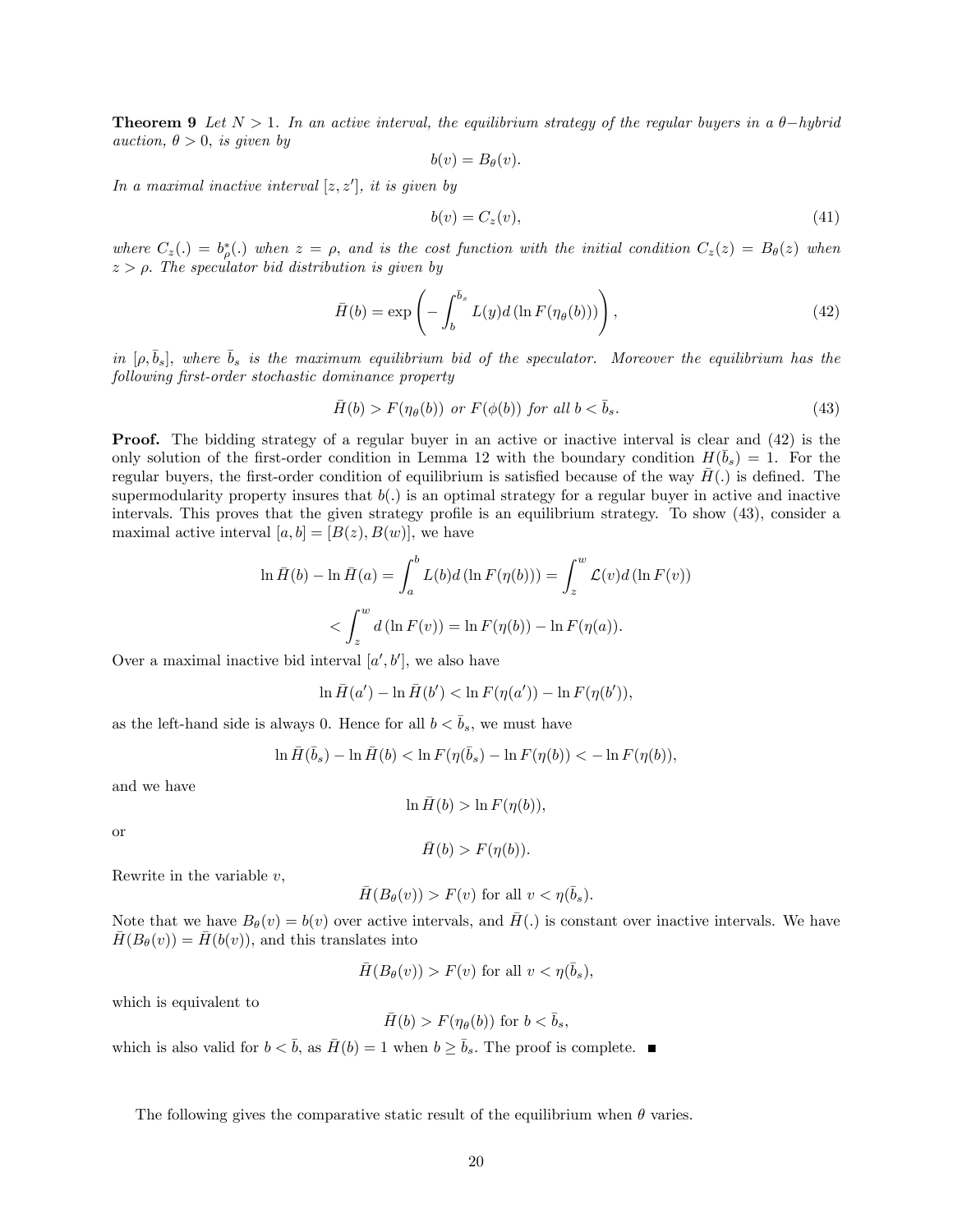**Theorem 10** Let  $N > 1$ . The equilibrium strategy  $\bar{H}_{\theta}(v)$ ,  $b_{\theta}(v)$  is strictly decreasing in  $\theta$ .

**Proof.** In an active interval, we have shown that  $B_{\theta}(.)$  is the bidding strategy of the regular buyers, and it is strictly decreasing in  $\theta$ . In an inactive interval  $[\rho, z]$ , the equilibrium bidding strategy is given by  $b^*_{\rho}(v)$ which is also strictly decreasing in  $\theta$ . In a maximal inactive interval  $[z, z'], z > \rho$ , we have  $C_z(z) = B_{\theta}(z)$ . Since  $B_{\theta}(z)$  is strictly decreasing in  $\theta$ ,  $C_{z}(.)$  is also strictly decreasing in  $\theta$ . Moreover we show that if  $\theta' > \theta$ , then an active interval of the  $\theta$ -equilibrium must be an active interval of a  $\theta'$ -equilibrium. This is because the endpoint is determined by the crossing of  $B_{\theta}(.)$  by  $B^c(.)$  from above. As  $\theta$  increases,  $B_{\theta}(.)$  is smaller, while  $B<sup>c</sup>(.)$  remains unchanged. This implies that the endpoint of an active interval moves higher with a higher  $\theta$ . Moreover, the revenue function  $B(v)$  does not change when  $\theta$  varies, but the cost function  $C(v)$  is strictly decreasing in  $\theta$ . This implies that the beginning point of an inactive interval becomes lower when  $\theta$ increases. Thus  $b_{\theta}(.)$  must be strictly increasing in  $\theta$  at all  $v > \rho$ . Moreover, we have

$$
\bar{H}_{\theta}(v) = \exp\left(-\int_v^{\beta} \mathcal{L}_{\theta}(x) d\ln F(x)\right),\,
$$

Lemma 10 says that  $\mathcal{L}_{\theta}(x)$  is strictly increasing in  $\theta$ . Hence  $\bar{H}_{\theta}(v)$  is strictly decreasing in  $\theta$ .

**Example 4** Let  $N = 1$ . There is one speculator, one regular buyer with the use value distribution  $F(v) = v$ . Let  $\rho = 0$ . The equilibrium bidding strategy of a regular buyer is given by

$$
b_{\theta}(v) = \frac{v}{2\theta + 2}.
$$

The highest equilibrium bid of a regular buyer is  $\frac{1}{2\theta+2}$ . We have the first-order condition

$$
\frac{H'_{\theta}(b)}{H_{\theta}(b)} = \frac{1}{b},\tag{44}
$$

with the boundary condition  $H(\frac{1}{2\theta+2}) = 1$ . Hence we have

$$
H_{\theta}(b) = (2\theta + 2)b,
$$

and

$$
\tilde{H}_{\theta}(v) = H_{\theta}(b_{\theta}(v)) = v.
$$

**Example 5** Let  $N = 2$ . There are two regular buyers, and one speculator. Let the regular buyer's use value distribution be

$$
F(v) = 0.5(1 + v2) \ over [0, 1].
$$

Let  $\rho = 0$ . First we compute the equilibrium without the speculator. We have

$$
b_{\rho}^*(v) = v - \frac{2^{1/\theta}}{(1+v^2)^{1/\theta}} \int_0^v \left(\frac{1+x^2}{2}\right)^{1/\theta} dx = \int_0^v x dF^{1/\theta}(x|v).
$$

When  $\theta = 1$ , the strategy is

$$
b^*_{\rho}(v) = \frac{2}{3} \frac{v^3}{v^2 + 1},
$$

and this is the equilibrium bidding strategy of the regular buyers in the Örst-price auction without the speculator.

$$
B(v) = \frac{4v^3}{(1+v^2)^2} \left[ \frac{1}{3\sqrt{3}} + \frac{1}{15} (2 + \frac{1}{3\sqrt{3}}) v^2 \right],
$$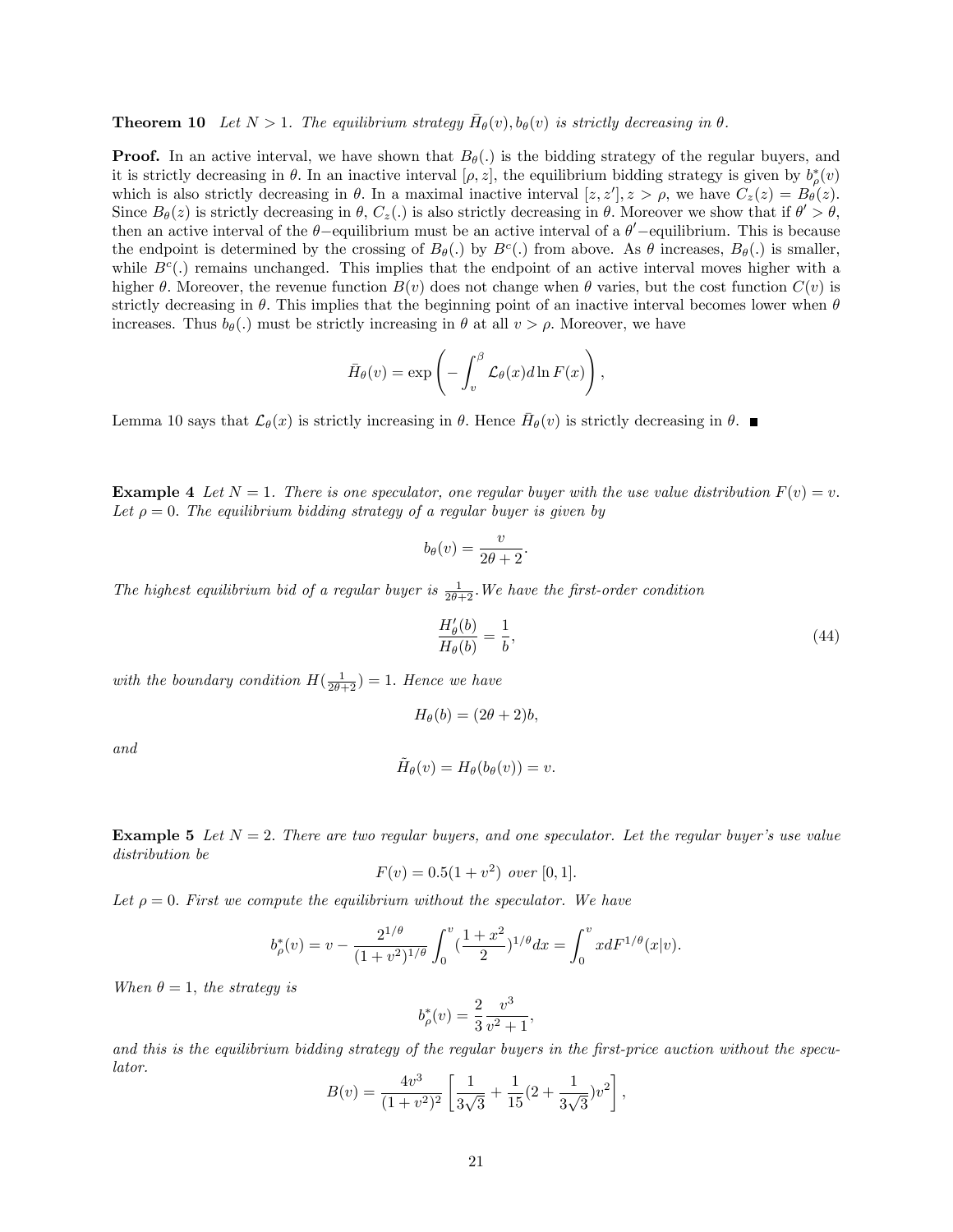$$
B^{t}(v) = \frac{v}{1+v^{2}} \left[ \frac{1}{\sqrt{3}} + \frac{1}{3} \left( 2 + \frac{1}{3\sqrt{3}} \right) v^{2} \right],
$$
  

$$
B^{c}(v) = \frac{v}{1+v^{2}} \left[ \frac{2}{\sqrt{3}} - 1 + \frac{1}{3} (1 + \frac{2}{3\sqrt{3}}) v^{2} \right].
$$

From Theorem , we have

$$
B_{\theta}(v) = \left(\frac{2}{1+v^2}\right)^{\frac{2}{\theta}} \int_0^v B^t(x) d(\frac{1+x^2}{2})^{\frac{2}{\theta}},
$$

 $\text{for } \theta \in [0, \bar{b}_s], \text{ with } \bar{b}_s \text{ determined by the positive intersection of } B^c(v) = B_{\theta}(v).$  When  $\theta = 1$ , we have  $\bar{b}_s = 0.812\,063\,1.$ 

When  $\theta$  is smaller, the active interval shrinks. To determine the active interval for  $\theta = 0.5$ , we have

$$
B_{0.5}(v) = \left(\frac{2}{1+v^2}\right)^4 \int_0^v B^t(x) d\left(\frac{1+x^2}{2}\right)^4 = \left(\frac{2}{1+v^2}\right)^4 \int_0^v 4\left(\frac{1+x^2}{2}\right)^3 x B^t(x) dx,
$$

Solving  $B^{c}(v) - B_{\theta}(v) = 0$ , we get  $v = 0.425904$ , hence the active interval is [0,0.425904].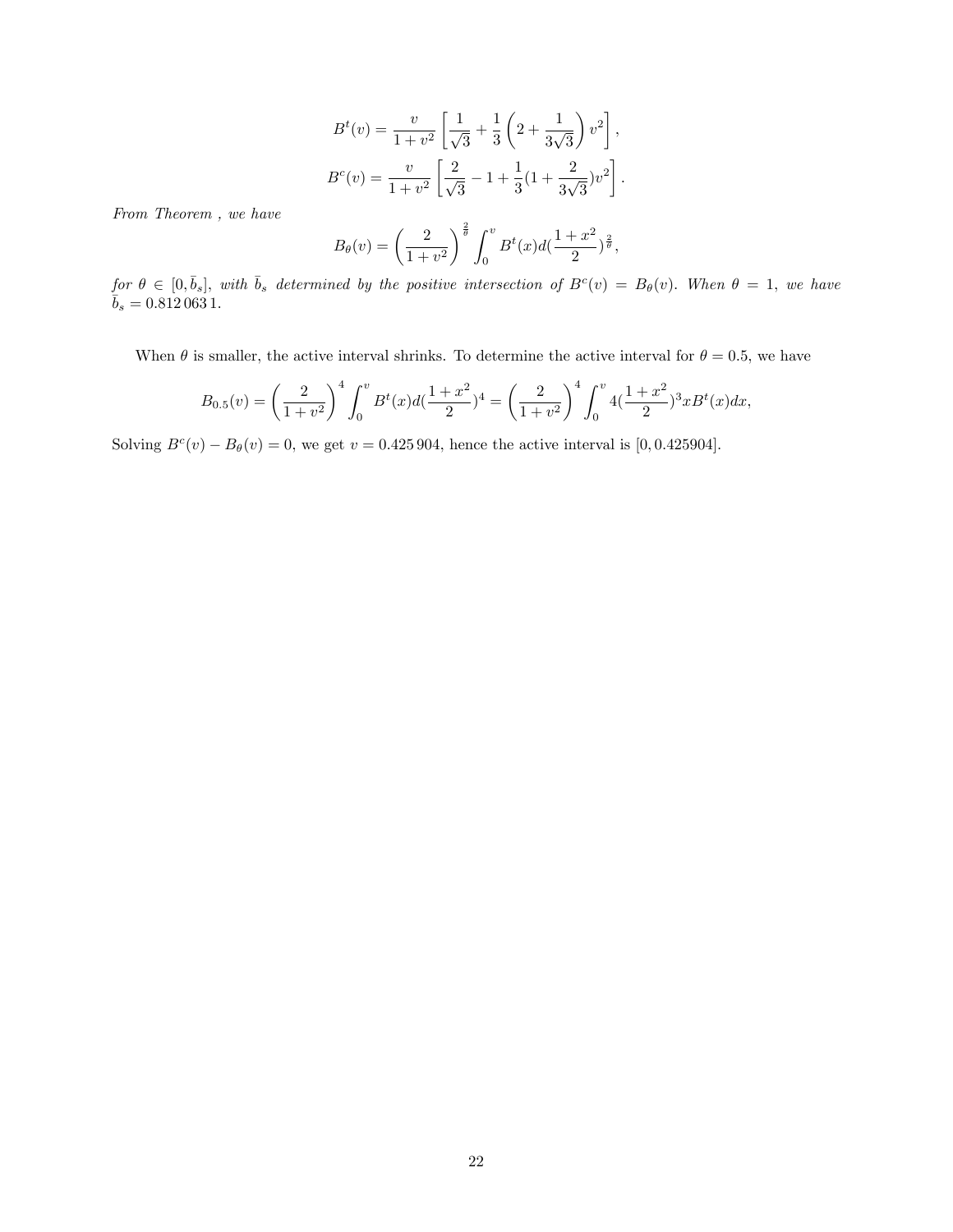The graph of  $B<sup>c</sup>(v) - B<sub>\theta</sub>(v)$  is given by

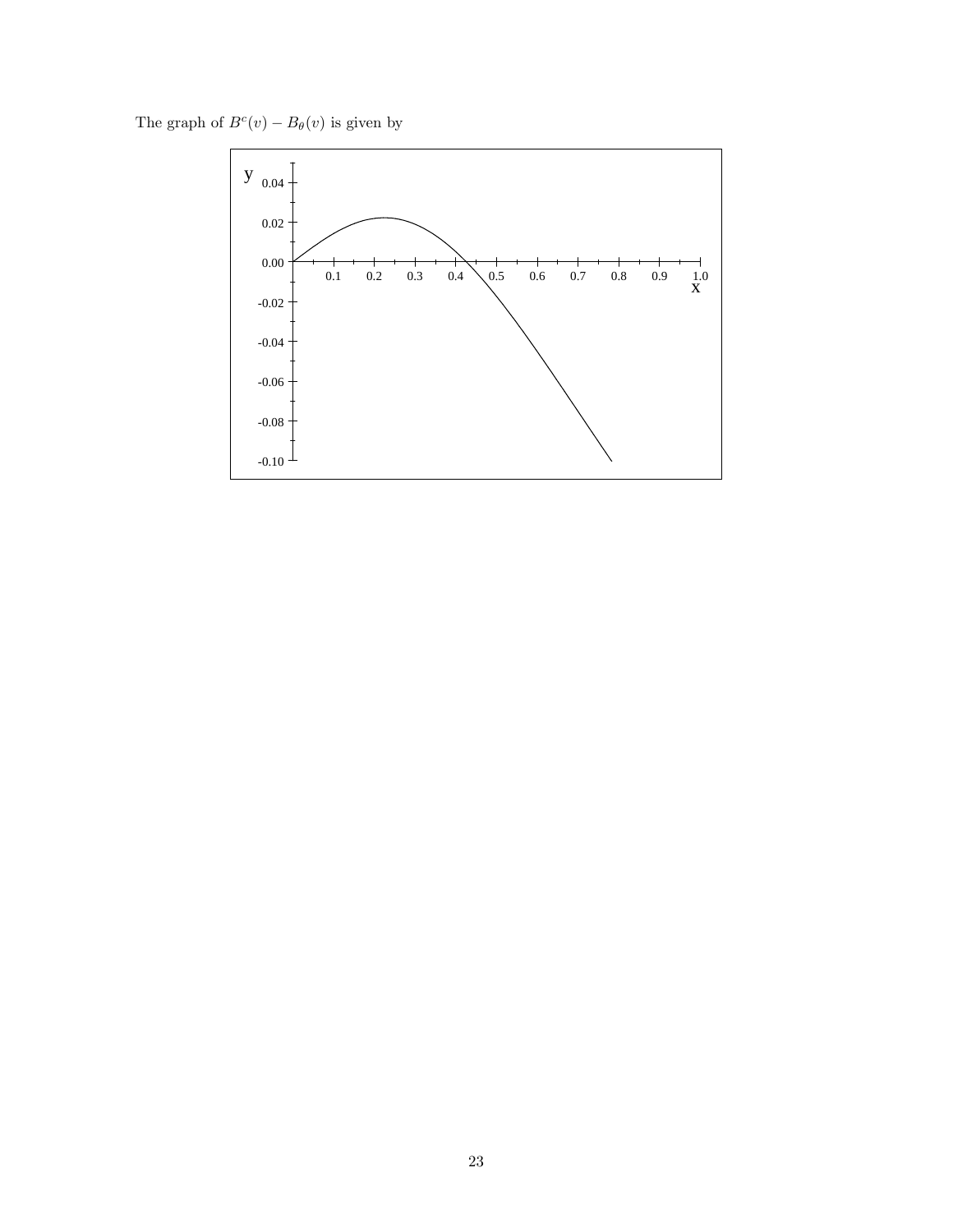# 7 Appendix

Proofs of Section 2

Proof of Lemma 4: We have

$$
Q_{i1}(v_i, b, \sigma) = H(b)F^{N-1}(r(v_i, \phi(b))) \text{ when } v_i \le \phi(b),
$$
  
=  $H(b)F^{N-1}(\phi(b))$  when  $v_i > \phi(b)$ . (45)

When  $v_i \leq \phi(b)$ , and  $b \leq \tilde{y}(v_i)$ ,  $Q_{i2}(v_i, b, \sigma)$  is the same as the probability of buying from the speculator, and we have

$$
Q_{i2}(v_i, b, \sigma) = F^{N-1}(v_i)(H(\tilde{y}(v_i) - H(b)).
$$
\n(46)

When  $v_i \leq \phi(b)$ , and  $b > \tilde{y}(v_i)$ , we have

$$
Q_{i2}(v_i, b, \sigma) = 0.
$$

When  $v_i > \phi(b)$ , the regular buyer wins during resale from the speculator when (i) all rival regular buyers have use value below  $\phi(y)$  and the speculator wins with a bid  $y \in (b, b(v_i))$ , or (ii) all rival regular buyers have values below  $v_i$  and the speculator wins with a bid  $y \in [b(v_i), \tilde{y}(v_i))$ . Hence the probability of winning from a speculator is

$$
\int_{b}^{b(v_i)} F^{N-1}(\phi(y))dH(y) + F^{N-1}(v_i)(H(\tilde{y}(v_i)) - H(b(v_i))).
$$
\n(47)

The probability of buying from other regular buyers is either 0 or given by

$$
\int_{b}^{b(v_i)} H(y) dF^{N-1}(\phi(y)).
$$
\n(48)

When the probability of buying from the regular buyers is zero,  $Q_{i2}(v_i, b, \sigma)$  is given by (47), otherwise  $Q_{i2}(v_i, b, \sigma)$  is given by the sum of (47) and (48). From case 1) of the payoff expressions (7),(3) we have

$$
\frac{\partial}{\partial v_i}(\pi_{i1}(v_i,b,\sigma)+\pi_{wi}(v_i,b,\sigma))=H(b)F^{N-1}(r(\phi(b))=Q_{i1}(v_i,b,\sigma).
$$

From (8), we have

$$
\frac{\partial}{\partial v_i} \pi_{li}(v_i, b, \sigma) = F^{N-1}(v_i) (H(\tilde{y}(v_i) - H(b))) = Q_{i2}(v_i, b, \sigma).
$$

Hence the lemma is proved. For case 2) with no resale from the winning regular buyers, from (12), we have

$$
\frac{\partial}{\partial v_i} \pi_{li}(v_i, b, \sigma) = \int_b^{b(v_i)} F^{N-1}(\phi(y)) dH(y) + F^{N-1}(v_i) (H(\tilde{y}(v_i)) - H(b(v_i))) = Q_{i2}(v_i, b, \sigma).
$$

By (47), in this case, we have

$$
\frac{\partial}{\partial v_i} \pi_{li}(v_i, b, \sigma) = Q_{i2}(v_i, b, \sigma).
$$
\n(49)

When there is resale from the winning regular buyers, from (9), we have

$$
\frac{\partial}{\partial v_i} \pi_{li0}(v_i, b, \sigma) = \int_b^{b(v_i)} H(y) dF^{N-1}(\phi(y)).
$$

By (47), and (48), we also have (49). The lemma is proved.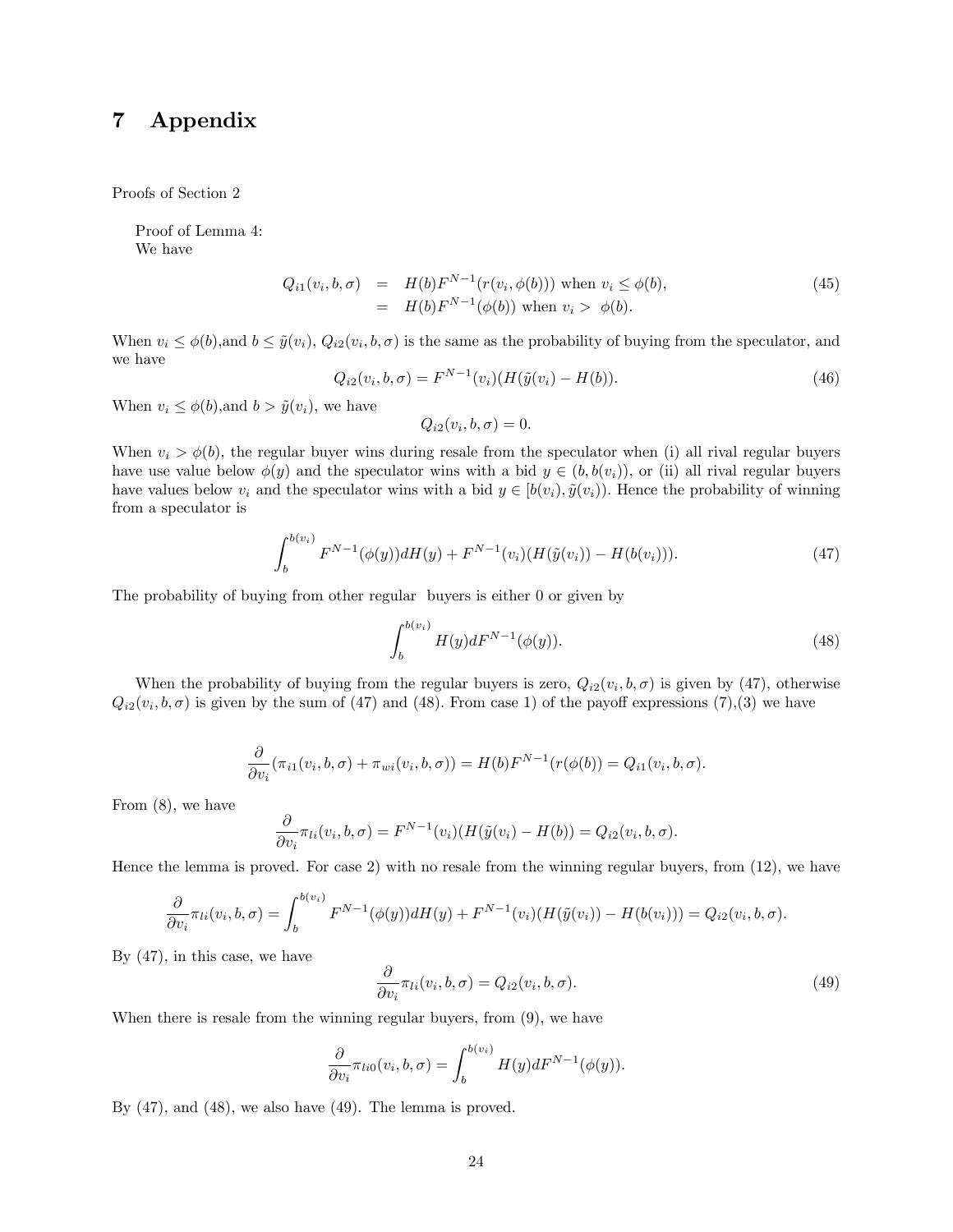Proof of Theorem 1:

We use the simpler derivative notations instead of the one-sided derivatives. Consider the case 1),  $\phi(b) \ge v_i$ . From (46),(45), we have

$$
\frac{\partial}{\partial b}Q_{i1}(v_i, b, \sigma) = H(b)\frac{\partial}{\partial b}F^{N-1}(r(v_i, \phi(b))) + H'(b)F^{N-1}(r(v_i, \phi(b))),
$$

and

$$
\frac{\partial}{\partial b}Q_{i2}(v_i, b, \sigma) = -H'(b)F^{N-1}(v_i).
$$

Hence Lemma 4 implies that

$$
\frac{\partial}{\partial b}\frac{\partial}{\partial v_i}u(v_i,b,\sigma)\geq H(b)\frac{\partial}{\partial b}F^{N-1}(r(v_i,\phi(b)))>0.
$$

For case 2), when there is positive payoffs buying from the speculator and the regular buyers, we have

$$
\frac{\partial}{\partial b}Q_{i2}(v_i, b, \sigma) = -H(b)\frac{\partial}{\partial b}F^{N-1}(\phi(b)) - H'(b)F^{N-1}(\phi(b)).
$$

From the second line in (45), we have

$$
\frac{\partial}{\partial b}Q_{i1}(v_i, b, \sigma) = H(b)\frac{\partial}{\partial b}F^{N-1}(\phi(b)) + H'(b)F^{N-1}(\phi(b)),
$$

hence Lemma 4 implies that

$$
\frac{\partial}{\partial b} \frac{\partial}{\partial v_i} u(v_i, b, \sigma) = 0.
$$

In all other cases, we have

$$
\frac{\partial}{\partial b} \frac{\partial}{\partial v_i} u(v_i, b, \sigma) > 0.
$$

Proofs of Section 6:

Proof of Lemma 7:

Let  $b(v)$  be the equilibrium bidding function of a regular buyer, and  $H_r(.)$  be the bid distribution of  $b(.)$ . If  $a(\rho) = \rho$ , by Lemma 1, there exists  $\bar{v} > \rho$  such that  $b(\bar{v}) = B_{\theta}(\bar{v}) = \rho$ . If  $H_r(.)$  has an atom at  $\rho$ , then a regular buyer with value  $\bar{v}$  can bid slightly higher than  $\rho$ , and the existence of the atom implies that this is a profitable deviation. Similarly, if  $H(.)$  has an atom at  $\rho$ , a regular buyer bidding  $\rho$  can increase the payoff deviating slightly above  $\rho$ . Assume that neither of  $H_r(.)$  or  $H(.)$  has an atom at  $\rho$ . We will get another contradiction. The existence of no atom means that a regular buyer with value v below  $\bar{v}$  bids below  $\rho$ . Hence he loses the first-stage auction, and has zero payoff in the first stage. He has a payoff during resale. If he bids  $\rho$  instead, he has the first-stage payoff  $H(\rho)F^{N-1}(\rho)(v-\rho) > 0$  while maintaining the same payoff during resale. Hence the deviation is profitable. This is another contradiction. This proves that  $a(\rho) = \rho$ cannot be true, and we must have  $a(\rho) > \rho$ .

Proof of Lemma 8: (i) If the speculator is not active in equilibrium, the equilibrium is the same the model without the speculator. The lemma is obvious. We can now assume that the speculator is active in equilibrium. It is clear that a regular buyer with use value  $v < \rho$  has zero winning probability in the first stage, as he would not bid above  $\rho$ . Any winning in the first-stage leads to negative profit. We first show that his winning probability is 0 also during resale, if the winner of the first-stage auction is a speculator. If  $N = 1$ , when the speculator wins the first-stage auction with a bid  $b \ge \rho$ , she sets a reserve price  $r(\phi(b)) > B(\phi(b))$ . Since the speculator must have non-negative profit, we also have  $B(\phi(b)) \ge \rho$ , hence  $r(\phi(b)) > \rho$ . Thus a regular buyer with value  $v < \rho$  cannot win the object in the second-stage. This gives the proof for the case  $N=1.$ 

Now consider the case  $N > 1$ . Let  $b_0 = a(\rho), v = v(\rho)$  in Lemma 7. By Lemma 7, we have  $b_0 = b^*_{\rho}(v)$ . Let  $r(\phi(b))$  be the reserve price set by the speculator after winning the first-stage auction with the active bid b. If  $r(\phi(b)) < \rho$ , we have

$$
b_{\rho}^*(v) = v - \int_{\rho}^v F^{N-1}(x|v) dx > v - \int_{r(\phi(b))}^v F^{N-1}(x|v) dx = B^t(\phi(b)) > B(\phi(b)).
$$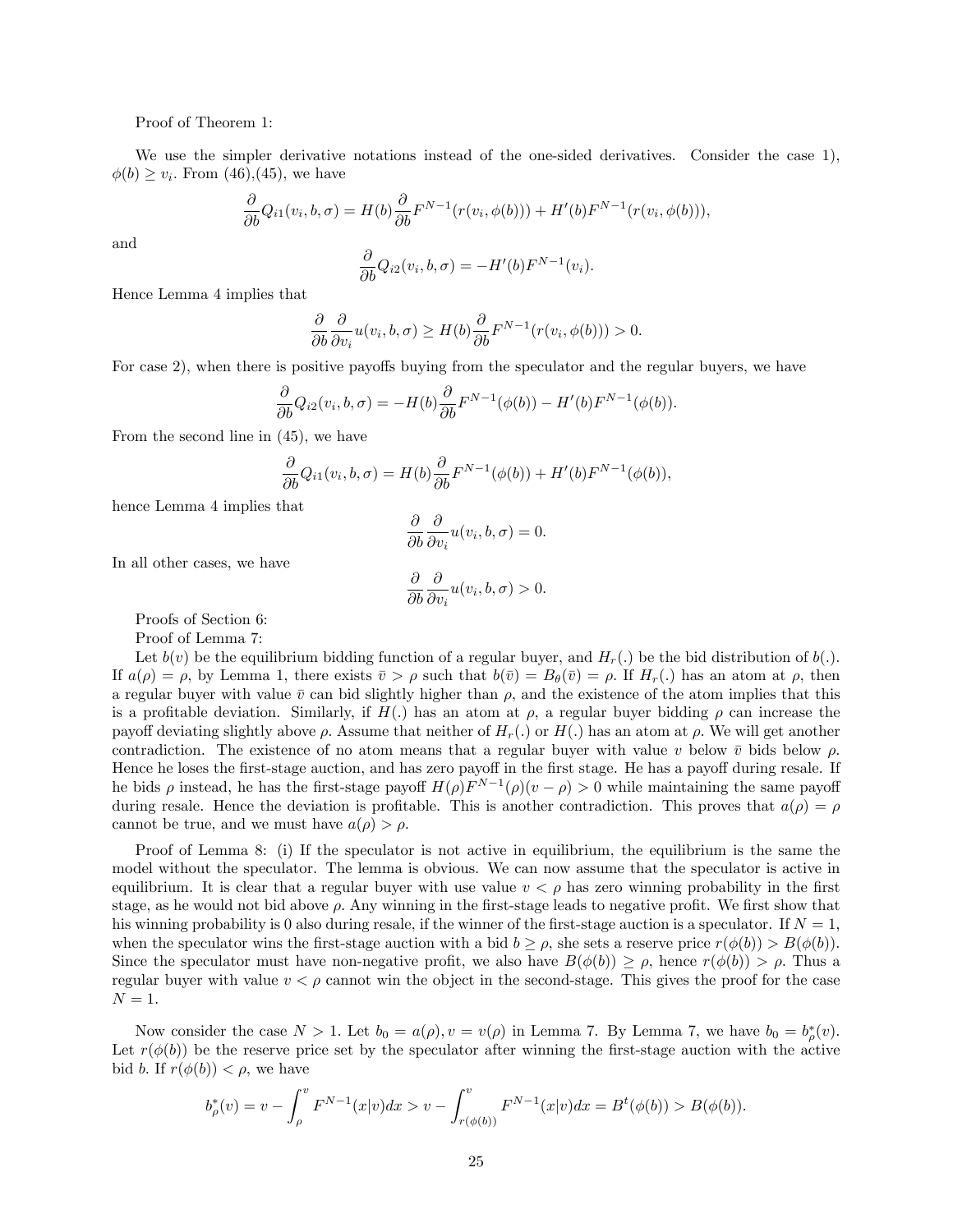The speculator profit must be non-negative, hence we have

$$
B(\phi(b)) \ge b \ge b_0,
$$

hence we have  $b^*_{\rho}(v) > b_0$  contradicting the equality  $b_0 = b^*_{\rho}(v)$  earlier. The contradiction means that the reserve price  $r(\phi(b))$  set by the speculator must be at least  $\rho$ . This proves that the regular buyer with value  $v < \rho$  cannot win in the second-stage auction, and the proof is complete. (ii) If  $\rho \geq 0$ , it is clear that a regular buyer with value  $v = 0$  has zero payoff in equilibrium. Hence we can just consider the case  $\rho > 0$ ,  $v > 0$ . We know that the holding probability of a regular buyer with value  $v < \rho$  is zero, hence the payoff must be zero. If  $v = \rho$ , he has positive winning probability, but whenever he wins in the first stage or the resale stage, the cost is  $v$ , hence the payoff is also zero.

**Lemma 14** When  $N > 1$ , the function  $C_z(.)$  has the following properties: (i)  $C_z(z) = B_\theta(z)$ , (ii)  $C_z(.)$  is strictly increasing in  $[z, \beta]$ , and (iii) the derivative is given by

$$
C'_{z}(v) = \frac{(N-1)f(v)}{\theta F(v)}(v - C_{z}(v)).
$$

for  $v \geq z$ .

The following is a useful lemma on the derivative of the function  $B_{\theta}(.) - C_{z}(v)$ .

Lemma 15 We have

$$
B'_{\theta}(v) - C'_{z}(v) = \frac{Nf(v)}{\theta F(v)} \left[ \frac{1}{N} B^{c}(v) + \frac{N-1}{N} C_{z}(v) - B_{\theta}(v) \right].
$$
 (50)

Proof. From Lemma 14 and  $(20)$ , we have

$$
\theta (B'_{\theta}(v) - C'_{z}(v)) = \frac{Nf(v)}{F(v)} [B^{t}(v) - B_{\theta}(v)] - \frac{(N-1)f(v)}{F(v)} [v - C_{z}(v)]
$$
  

$$
= \frac{f(v)}{F(v)} [Nv - \frac{N}{F^{N-1}(v)} \int_{r(v)}^{v} F^{N-1}(x) dx - NB_{\theta}(v) - (N-1)(v - C_{z}(v))] = \frac{f(v)}{F(v)} [B^{c}(v) - NB_{\theta}(v) + (N-1)C_{z}(v)] = \frac{Nf(v)}{F(v)} \left[ \frac{1}{N} B^{c}(v) + \frac{N-1}{N} C_{z}(v) - B_{\theta}(v) \right].
$$

The following says that at the point where  $B^c(.)$  crosses  $B_{\theta}(.)$ , we also have the crossing of  $C_z(.)$  and  $B_{\theta}(.)$  in the other direction.

**Lemma 16** Let  $N > 1$ , and  $C_z(.)$  be the endogenous cost function defined in  $(z, v)$  with the boundary condition  $C_z(z) = B_\theta(z)$ . Then the following three statements hold (with the understanding that the inequalities hold in  $(z, v)$  a.e.):

If 
$$
B^c(.)
$$
 >  $B_{\theta}(.)(.)$  in  $(z, v)$ , then we have  $B_{\theta}(.)(.) > C_z(.)$  in  $(z, v)$ , If  $B^c(.)$  <  $B_{\theta}(.)(.)$  in  $(z, v)$ , then we have  $B_{\theta}(.)(.) < C_z(.)$  in  $(z, v)$ , If  $B^c(.)$  =  $B_{\theta}(.)(.)$  in  $(z, v)$ , then we have  $B_{\theta}(.)(.) = C_z(.)$  in  $(z, v)$ .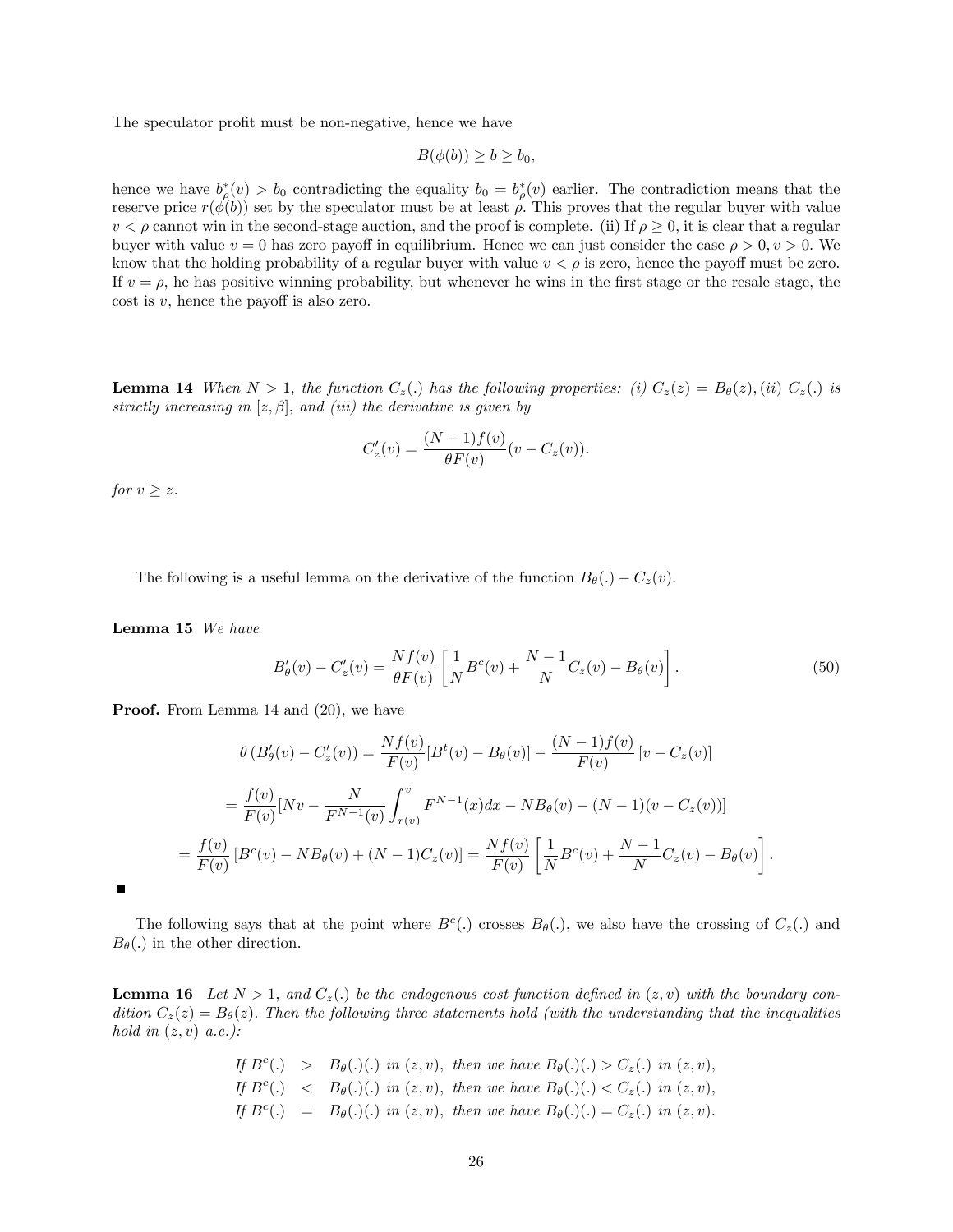Proof of Lemma 16: Assume that  $B^{c}(.) > B_{\theta}(.)$  in  $(z, z')$ . We want to show that  $B_{\theta}(.) > C_{z}(.)$  in  $(z, v)$ . If it is not true, then we can find an interval  $(x, x + \varepsilon) \subset [z, v]$  such that  $B_{\theta}(x) = C_{z}(x)$  and  $B_{\theta}(\cdot) \le C_{z}(\cdot)$ in  $(x, x + \varepsilon)$ . By Lemma 15, we must have  $B_{\theta}'(x) > C'_{z}(x)$  in  $(x, x + \varepsilon)$ , which implies  $B_{\theta}(.) > C_{z}(.)$  in  $(x, x + \varepsilon)$ , a contradiction. The contradiction finishes the proof. Similarly, if  $B<sup>c</sup>(.) < B<sub>\theta</sub>(.)$  in  $(z, v)$ , the same arguments show that we must have  $B_{\theta}(.) < C_{z}(.)$  in  $(z, v)$ . If  $B^{c}(.) = B_{\theta}(.)$  in  $(z, v)$ , then for the same reason,  $B_{\theta}(.)$  cannot be above or below  $C_{z}(.)$ , and we must have  $B_{\theta}(.) = C_{z}(.)$  in  $(z, v)$ .

Since the equilibrium strategy of the regular buyer and the speculator is uniquely determined in active as well as inactive intervals, and the speculator bid distribution is uniquely determined by the (33), we know that there is a unique symmetric equilibrium. It can be characterized as in the case of first-price auctions once we know that active and inactive intervals.

From the zero profit condition, we know that if b is in the support of the  $H(.)$ ,  $\eta_{\theta}(.)$  is the inverse equilibrium bidding strategy of the regular buyers.

**Lemma 17** Let  $N > 1$ . The speculator is inactive in equilibrium if and only if  $B_{\theta}(v) \leq b_{\rho}^{*}(v)$  for all  $v \in [\rho, \beta]$ . In an equilibrium in which the speculator is inactive, the equilibrium is the same as if there is no speculator and is given by (??).

**Proof.** Assume that  $B_{\theta}(v) - b_{\rho}^*(v) \leq 0$  for all  $v \in [\rho, \beta]$ . Let  $\varphi(.)$  be the inverse equilibrium bidding strategy

of the regular bidders, and  $\rho > 0$ . If the speculator is active in equilibrium, by Lemma 7, there exists an active interval  $(a(\rho), b')$  such that the speculator is inactive in  $(\rho, a(\rho))$ , and  $\varphi(b) = \eta_{\theta}(b)$  on the interval  $(a(\rho), b')$ . Since  $B_{\theta}(.) \leq b_{\rho}^{*}(.)$  in the interval  $(v(\rho), \eta(b'))$ , Lemma 16 implies that  $B^{c}(.) \leq B_{\theta}(.)$  in the interval  $(v(\rho), \eta(b'))$ . This contradicts Lemma 13. If  $\rho = 0$ , and the active interval starts at 0, we can apply Lemma 16 to this active interval, and get the same contradiction  $B^c(.) \leq B_{\theta}(.)$ . The contradiction implies that the speculator cannot be active in equilibrium. We obtain the same equilibrium  $b^*_{\rho}(.)$  in the model without resale as shown in Theorem 3. If  $\pi_{\rho}(b) > 0$  for some  $b \in [\rho, b_{\rho}^{*}(\beta)]$ , and the speculator is inactive in an equilibrium, then regular bidders will bid  $b^*_{\rho}$ .) in equilibrium, but in this case the speculator can make a strictly positive profit by bidding b, contradicting the zero profit condition. Hence the theorem is proved.  $\blacksquare$ 

Given the equilibrium strategy  $b(.)$ , and any value interval  $[z, z']$ , we can define the endogenous cost function  $C_z(.)$  with the initial condition  $C_z(z) = b(z)$ . If  $[z, z']$  is an inactive interval, we know that the first-order condition (18) must be satisfied, and both  $C_z(.)$ ,  $b(.)$  have the same initial condition, therefore we have  $C_z(.) = b(.)$  in [z, z']. The speculator makes maximum profit 0 in equilibrium, and we must have  $B_{\theta}(.) \leq b(.) = C_{z}(.)$ . The condition  $B_{\theta}(.) \leq C_{z}(.)$  is also sufficient for being an inactive interval as stated in the following. The proof is the same as that of Theorem 17.

**Lemma 18** The value interval  $[z, z']$  is an inactive interval if and only if  $B_{\theta}(.) \leq C_{z}(.)$  in  $[z, z']$ .

The difference between Lemma 17 and Lemma 18 is that the condition in Lemma 17 is based on the primitives of the model, while the latter uses the value  $b(z)$  which needs to be determined in equilibrium. Note that a corollary of the characterization of inactive equilibrium is that when the speculator is inactive in one equilibrium, she must be inactive in another equilibrium, as the condition  $B_{\theta}(v) - b_{\rho}^{*}(v)$  is independent of the equilibrium profile. Hence the equilibrium is unique when  $H(0) = 1$  in an equilibrium. We define inactive intervals through  $H(.)$ . Now we want to show that if an interval is inactive in one equilibrium, it must be inactive in another equilibrium, if there is another one.

**Lemma 19** Let  $N > 1$ . If an interval is inactive in one equilibrium, it must be inactive in another equilib-

rium. Similarly, if an interval is active in one equilibrium, it must be active in another equilibrium.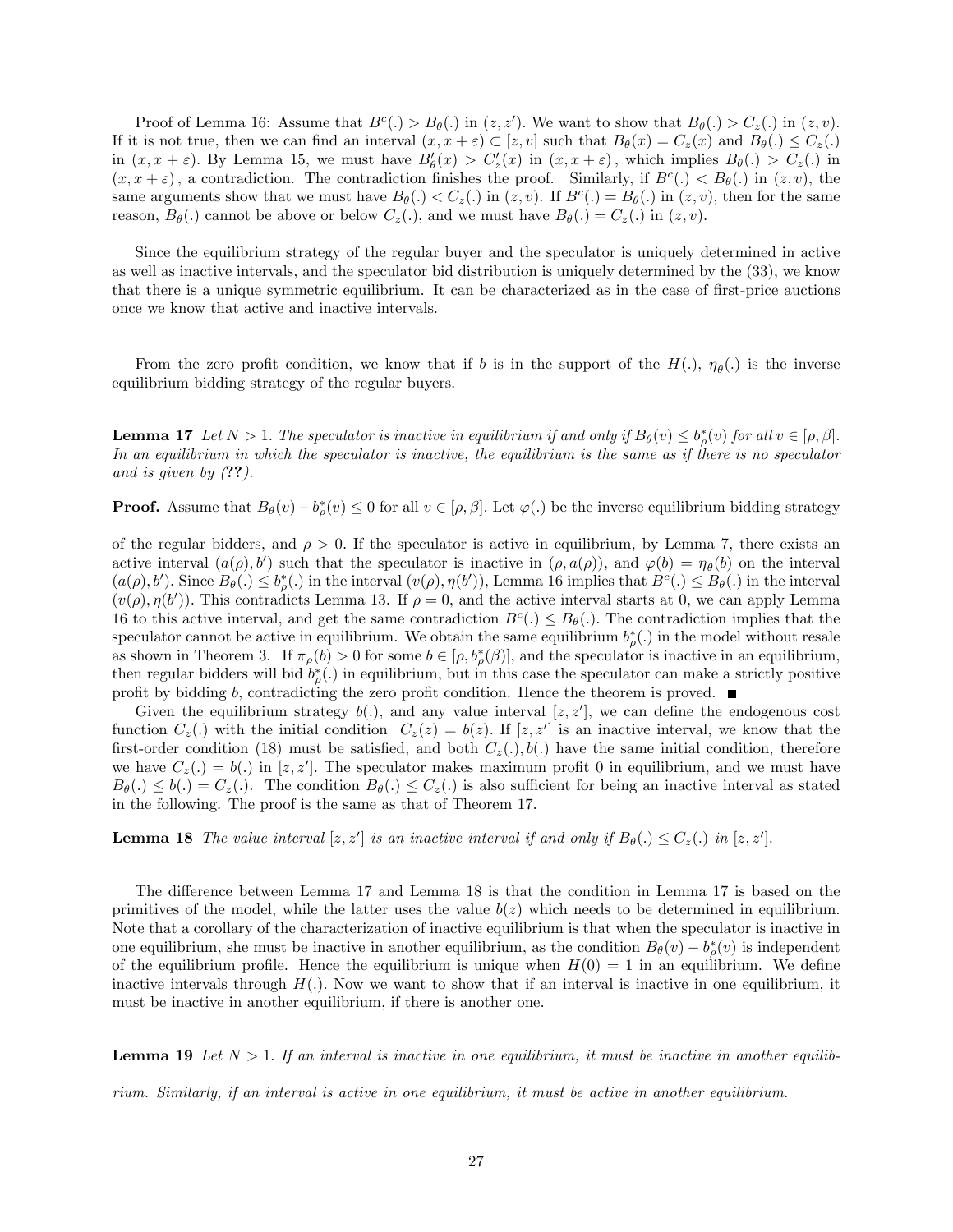**Proof.** It is sufficient to prove this for a maximal inactive interval. Let  $[z, z']$  be a maximal inactive

interval in the equilibrium  $H(.)$ ,  $b(.)$ . Lemma 18 implies  $B_{\theta}(.) \leq C_{z}(.)$  in  $[z, v]$ , and Lemma 16 implies that  $B^c(.) \leq B_{\theta}(.)$  in  $[z, v]$ . Assume that there is another equilibrium  $\bar{H}(.)$ ,  $\bar{b}(.)$  such that  $[z, z']$  is an active interval. There is a maximal active interval  $(z_0, z'')$  of  $\bar{H}$ . that overlaps with  $[z, z']$  in some open interval  $(x, x')$ . By continuity, the speculator profit must be 0 at  $z_0$ , hence  $B_{\theta}(z_0) = \overline{b}(z_0)$ . Define  $\overline{C}_{z_0}(.)$  with the initial condition  $\overline{C}_{z_0}(z_0) = B_{\theta}(z_0)$ . By Lemma 13, we have  $B^c(.) > B_{\theta}(.)$ . This is a contradiction. The contradiction proves that  $[z, v]$  must be inactive in another equilibrium. Since the active intervals are complementary to inactive intervals, we also conclude that the active intervals are uniquely determined regardless of the  $H(.)$  used to define it.  $\blacksquare$ 

The following says that the end of an active interval occurs at the place where  $B<sup>c</sup>(.)$  crosses  $B<sub>\theta</sub>(.)$  from above.

**Lemma 20** If  $[z_1, z_2]$  is a maximal active interval, then  $B<sup>c</sup>(z_2) = B<sub>\theta</sub>(z_2)$  if  $z_2 < \beta$ .

Proof of Lemma 20: Since  $z_2$  is the endpoint of an active interval, either there exists an inactive interval  $(z_2, z_2 + \varepsilon)$  or there is a sequence of maximal inactive intervals  $[x_n, x'_n]$  with  $x'_n \to z_2, x_n \ge z_2$ . If  $B<sup>c</sup>(z<sub>2</sub>) > B<sub>\theta</sub>(z<sub>2</sub>)$ , define the cost function  $C_{z_2}(z)$  with the initial condition  $C_{z_2}(z_2) = B_{\theta}(z_2)$ , then we have  $B'_\theta(z_2) - C'_{z_2}(z_2) > 0$  by Lemma 15. Hence  $B_\theta(.) > C_{z_2}(.) > 0$  in a neighborhood  $(z_2, z_2 + \varepsilon)$ . This is a contradiction.

When we combine Lemma 20 with Lemma 15, we know that  $B_{\theta}(\cdot)$  cannot cross  $C_{z}(\cdot)$  unless  $B^{c}(\cdot)$  is above  $B_{\theta}(.)$ . Once  $B_{\theta}(.)$  crosses  $C_{z}(.)$ , Lemma 16 then tells us  $B_{\theta}(.)$  will stay above  $C_{z}(.)$  leading to an active interval, until  $B^c(.)$  ends the active interval at the place it crosses  $B_{\theta}(.)$  from above. This is essentially the way a maximal active interval is determined.